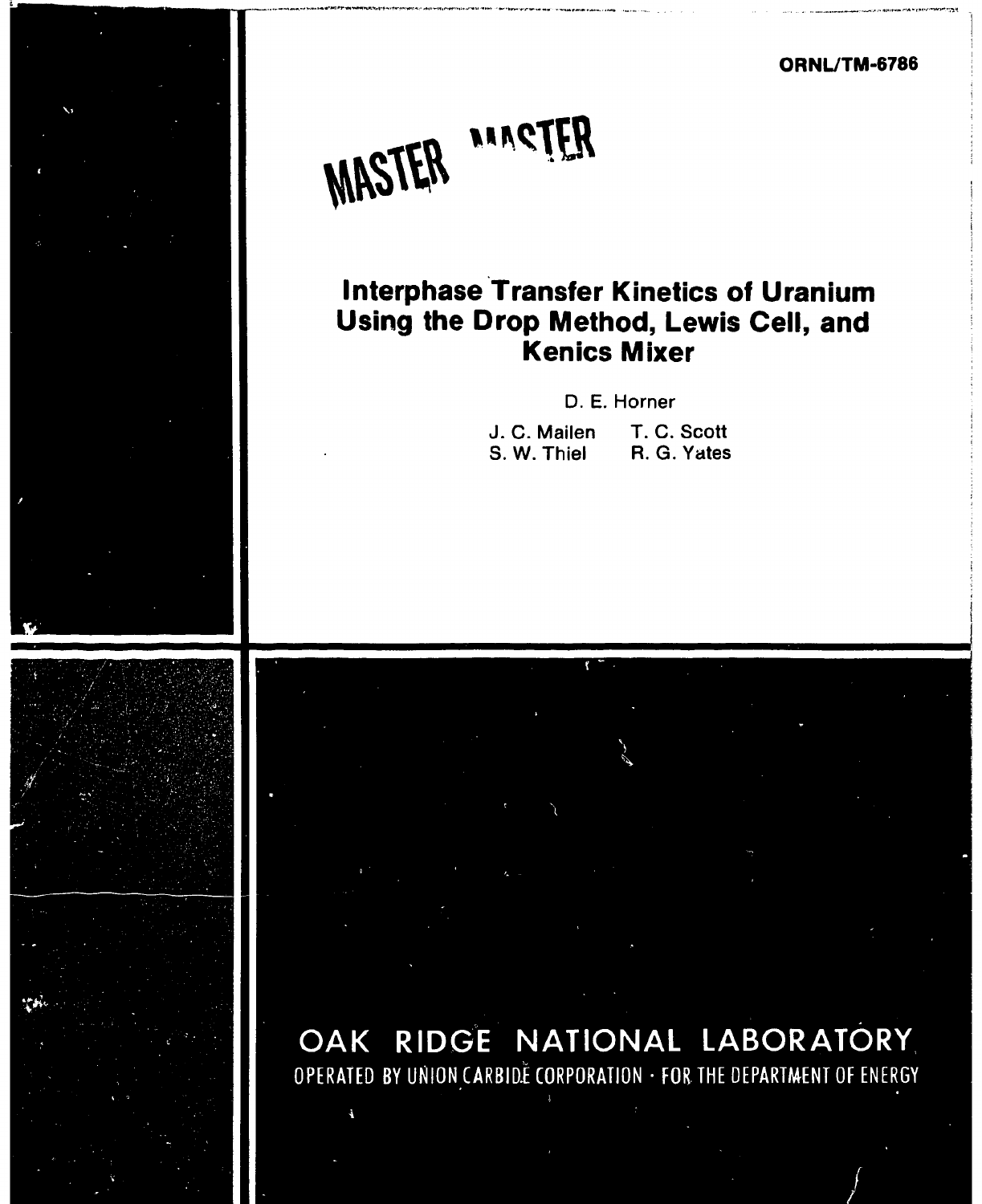**Contract No. W-7405-eng-26** 

**DIVISION OF CHEMICAL SCIENCES** 

# **INTERPHASE TRANSFER KINETICS OF URANIUM USING THE**

DROP METHOD, LEWIS CELL, AND KENICS MIXER

**D. E. Horner**<br>**J. C. Mailen J. C. Mailen T. C. Scott S. W. Thiel R. G. Yates Chemical Technology Division** 

**Date Published: May 1979** 

**NOTICE: This document contains information of a preliminary nature. It is subject to revision or correction and therefore does not represent a final report.** 

> **OAK RIDGE NATIONAL LABORATORY Oak Ridge, Tennessee 37830 operated by UNION CARBIDE CORPORATION for the DEPARTMENT OF ENERGY**

- NOTICE -This report was prepared as an account of work<br>sponsored by the United States Government. Neither the<br>United States not the United States Department of<br>*Viuited* State Energy, nor any of their employees, nor any of their<br>contractors, subcontractors, or their employees, makes any warranty, express or implied, or assumes any seguination<br>hability or responsibility for the accuracy, completeness<br>or usefulness of any information, apparatus, product or<br>process ducided, or represents that its use wou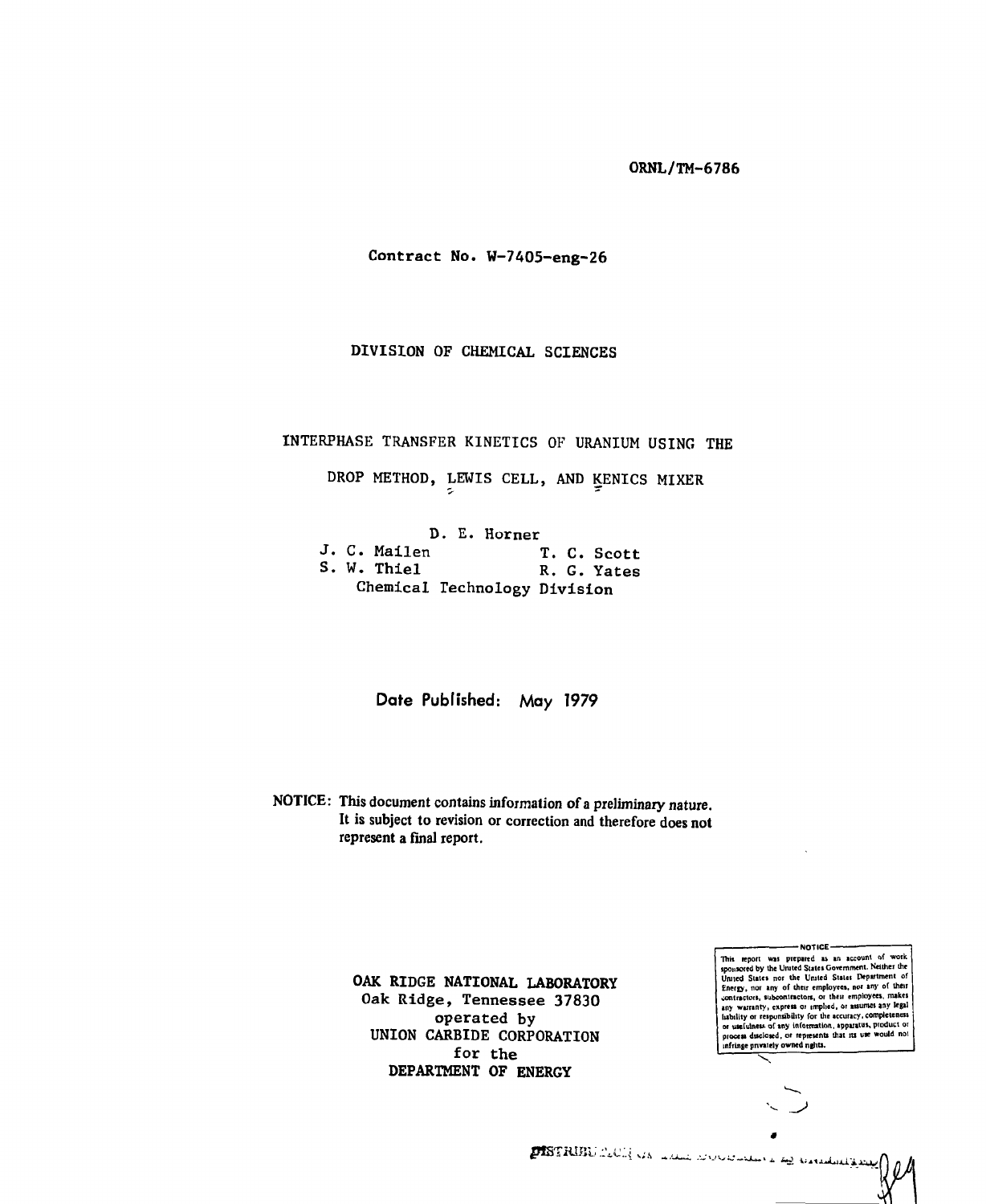# -iii-

# **CONTENTS**

# Page

| ABSTRACT                                                                                                                                                                                                                                                          | 1            |
|-------------------------------------------------------------------------------------------------------------------------------------------------------------------------------------------------------------------------------------------------------------------|--------------|
| INTRODUCTION.                                                                                                                                                                                                                                                     | 1            |
| EXPERIMENTAL PROCEDURE<br>$\bullet$ . $\bullet$ . The set of the set of the set of the set of the set of the set of the set of the set of the set of the set of the set of the set of the set of the set of the set of the set of the set of the set of the set o | 2            |
| Reagents<br>$\ddot{\phantom{1}}$<br>$\bullet$<br>$\bullet$<br>$\bullet$                                                                                                                                                                                           | $\mathbf{2}$ |
| Apparatus: Drop Method<br>.                                                                                                                                                                                                                                       | $\mathbf{2}$ |
| Apparatus: Lewis Cell<br>$\bullet$ . The set of $\bullet$<br>$\sim$                                                                                                                                                                                               | 5            |
| Apparatus: Kenics Mixer--Centrifugal Separator                                                                                                                                                                                                                    | 5            |
| Mathematical Equations                                                                                                                                                                                                                                            | 5            |
| Procedures and Data Handling: Drop Method                                                                                                                                                                                                                         | 9            |
| Procedure and Data Handling: Lewis Cell                                                                                                                                                                                                                           | 10           |
| Procedures and Data Handling: Kenics Mixer--Centrifugal<br>Separator                                                                                                                                                                                              | 12           |
| RESULTS                                                                                                                                                                                                                                                           | 14           |
| Effect of Uranium Concentration                                                                                                                                                                                                                                   | 14           |
| Effect of TBP Concentration                                                                                                                                                                                                                                       | 16           |
| Effect of Nitric Acid and Nitrate                                                                                                                                                                                                                                 | 16           |
| Effect of Temperature                                                                                                                                                                                                                                             | 16           |
| Kenics Mixer--Centrifugal Separator Tests                                                                                                                                                                                                                         | 22           |
| CONCLUSIONS                                                                                                                                                                                                                                                       | 22           |
| ACKNOWLEDGMENT .<br>$\mathbf{r}$<br>$\mathbf{r}$ $\mathbf{r}$ $\mathbf{r}$<br>$\sim$<br><b>Carlos</b><br>$\bullet$                                                                                                                                                | 24           |
| REFERENCES.                                                                                                                                                                                                                                                       | 25           |
| NOMENCLATURE                                                                                                                                                                                                                                                      | 26           |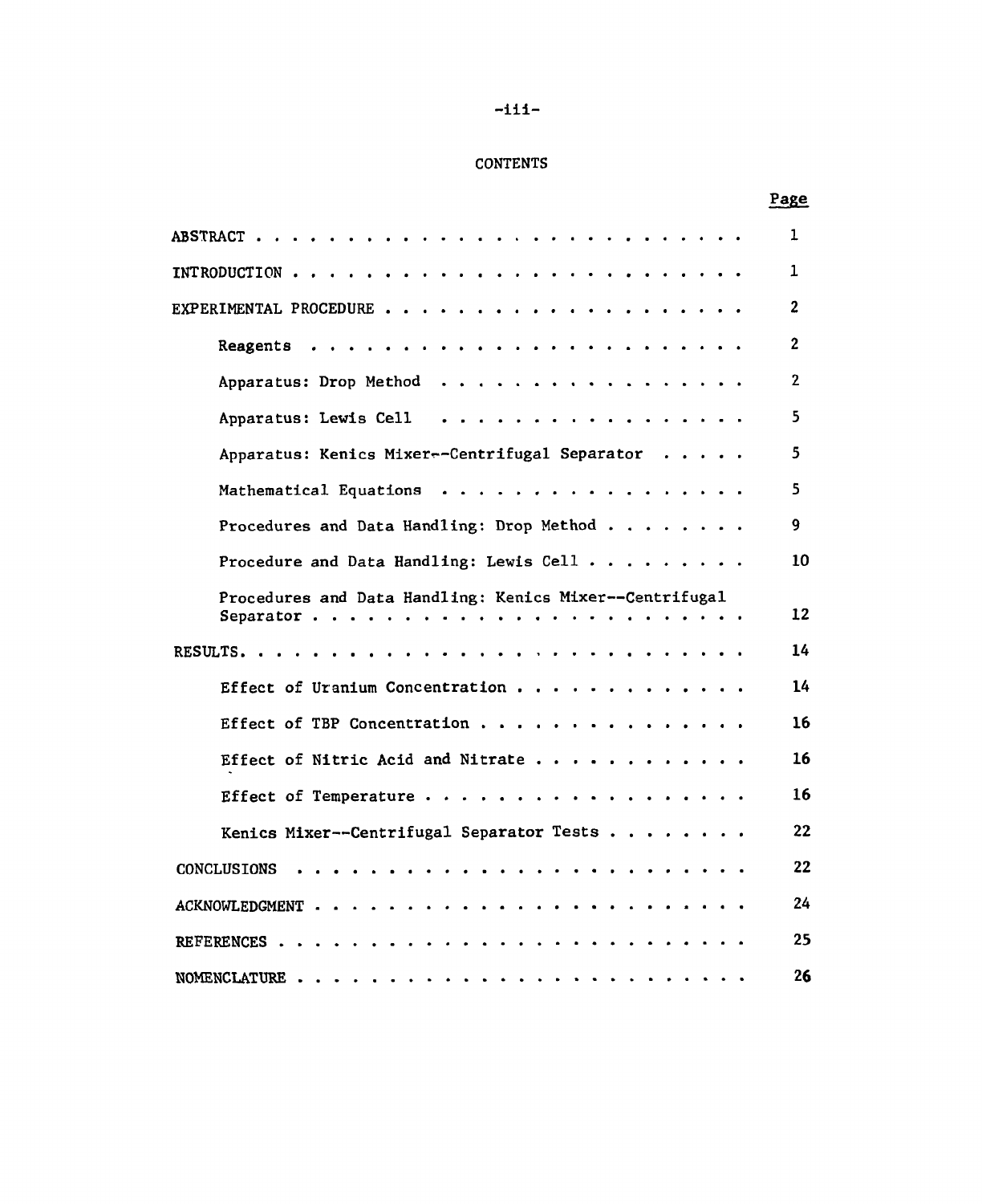## **INTERPHASE TRANSFER KINETICS OF URANIUM USING THE DROP METHOD, LEWIS CELL, AND KENICS MIXER**

**D. E. Horner**  J. C. Mailen T. C. Scott S. W. Thiel R. G. Yates

#### **ABSTRACT**

**The rate constants for the interphase transfer of uranium**  between 3.5 M HNO<sub>3</sub> and tributyl phosphate (TBP)--normal hydro**carbon diluent solutions have been measured using the single drop method, Lewis cell method, and a Kenics mixer—centrifugal separator. Rate constants obtained by all methods were the same within experimental error. The variables studied that affect the rate constants include the TBP concentration, the acidity and total neutral nitrate concentrations of the aqueous phase, and temperature. Results of these tests indicate that the rate controlling mechanism is chemical reaction at the interface.** 

#### **INTRODUCTION**

**Rate constants for the interphase transfer of uranium between nitric acid and tributyl phosphate (TBP)—normal hydrocarbon solutions have been reported by Burger (1959), Keisch (1959), Knoch and Lindner (1960), Baumgartner and Finsterwalder (1970), Farbu et al. (1974), and Moszkowicz and Kikindai (1975). The latter three authors, using the drop method, and Burger (1959), using the Lewis cell, obtained pseudo-first-order rate constants for the transfer of uranium from nitric acid to 0.73 M TBP**  ranging from about 6 x  $10^{-3}$  to 20 x  $10^{-3}$  cm/sec. Knoch and Lindner (1960), using uranium exchange in a stirred cell, obtained much smaller values in the range of  $10^{-5}$  to  $10^{-7}$  cm/sec. The existing literature data give variable rate constants but do not give values for the rate constants as a function of TBP concentration and temperature for the aqueous to organic (A to 0) and the organic to aqueous (0 to A) transfer directions. We have tested these transfers between 3.5 M ilNO<sub>3</sub> and 0.5 to **30 vol % TBP in a normal hydrocarbon diluent (NHD) and have determined** the activation energies of the A to O and O to A reactions. All known contacting devices with a defined interfacial area have been examined (i.e., the rising and falling drop apparatus, Lewis cells, and the Kenics mixer--centrifugal separator).

**mixer—centrifugal separator).**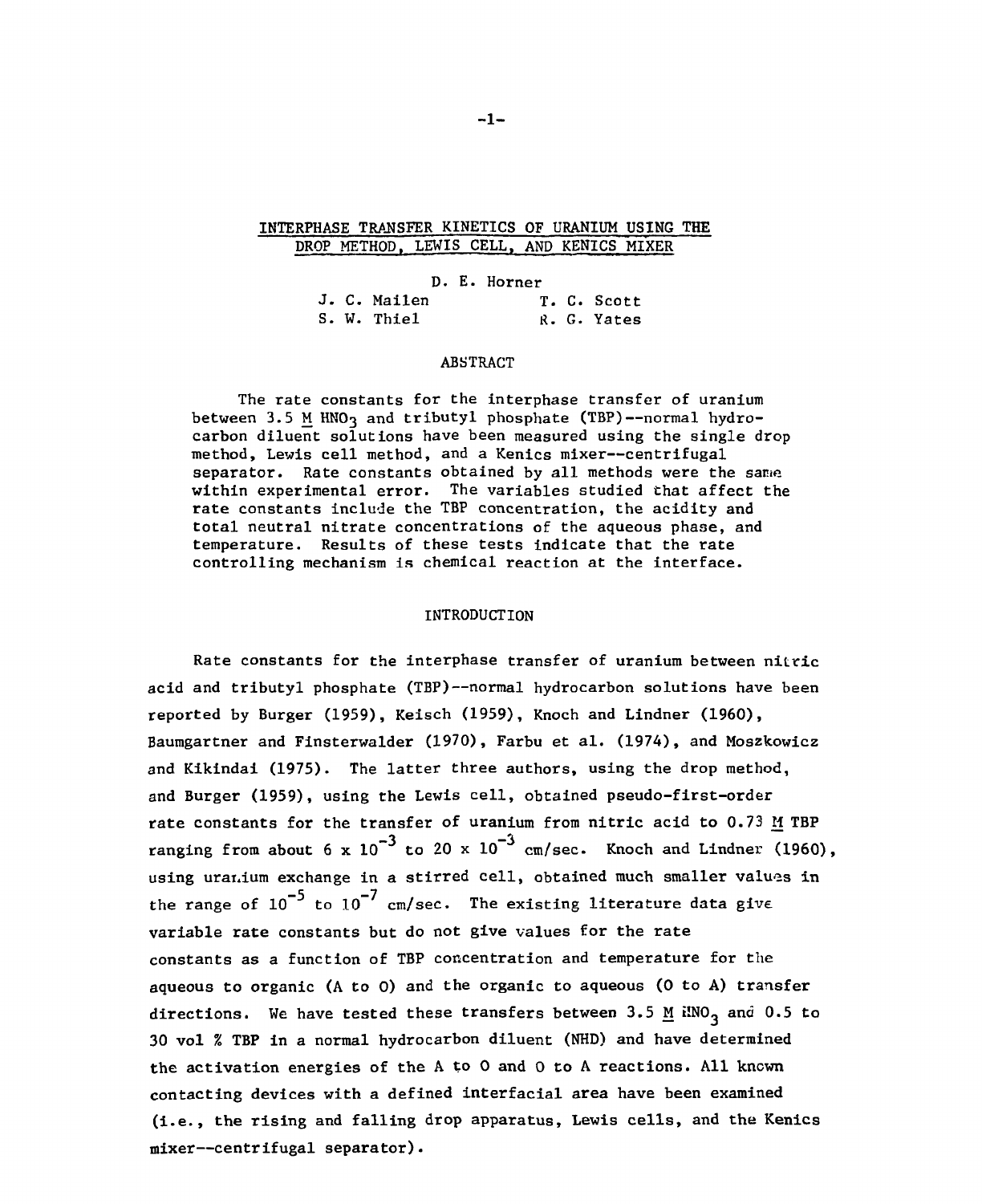**The data obtained in earlier reported studies, which used either drop or Lewis cell methods for the A to 0 transfer of uranium from nitric acid to TBP-NHD, are summarized in Table 1. General conclusions are that: (1) the transfer rate is controlled by the rate of reaction at the interface; (2) the reaction is approximately first-order with respect to uranium; (3) the reaction is of variable order with respect to TBP; (4) the effect of nitric acid is slight; and (5) the effect of temperature is small.** 

#### **EXPERIMENTAL PROCEDURE**

### **Reagents**

**A purified, crystalline urnnyl nitrate hexahydrate was used for all uranium solutions. The organic phase was obtained by diluting TBP (Ashland Chemical Company) with a mixed long-chain normal hydrocarbon, which was primarily dodecane, tridecane, and tetradecane (supplied by Eastman Kodak Company). In all cases, the TBP solutions were washed several times with a 10% Na2C03 solution followed by a water wash to remove any acidic degradation products such as mono- and dibutyl phosphoric acids.** 

#### **Apparatus: Drop Method**

**Equipment used for the rising and falling drop experiments is shown in Figure 1; all materials that contact the phases are glass, Teflon, or stainless steel. The columns are standard lengths of Pyrex pipe connected by flanges with Teflon gaskets. A syringe pump feeds either an aqueous (falling drop) or organic (rising drop) phase thorugh Teflon tubing to a stainless steel needle that forms a stream of individual drops. During elevated temperature tests, the flowing stream was preheated in a jacketed coil and the column was heated with heating tape (+ 3°C control). In the falling drop apparatus, the aqueous phase is collected at the bottom of the column and exits through a needle valve; the outflow rate is regulated so that it is identical to the dropping rate. In the rising drop apparatus a simple overflow system allows the organic phase to exit from the column.**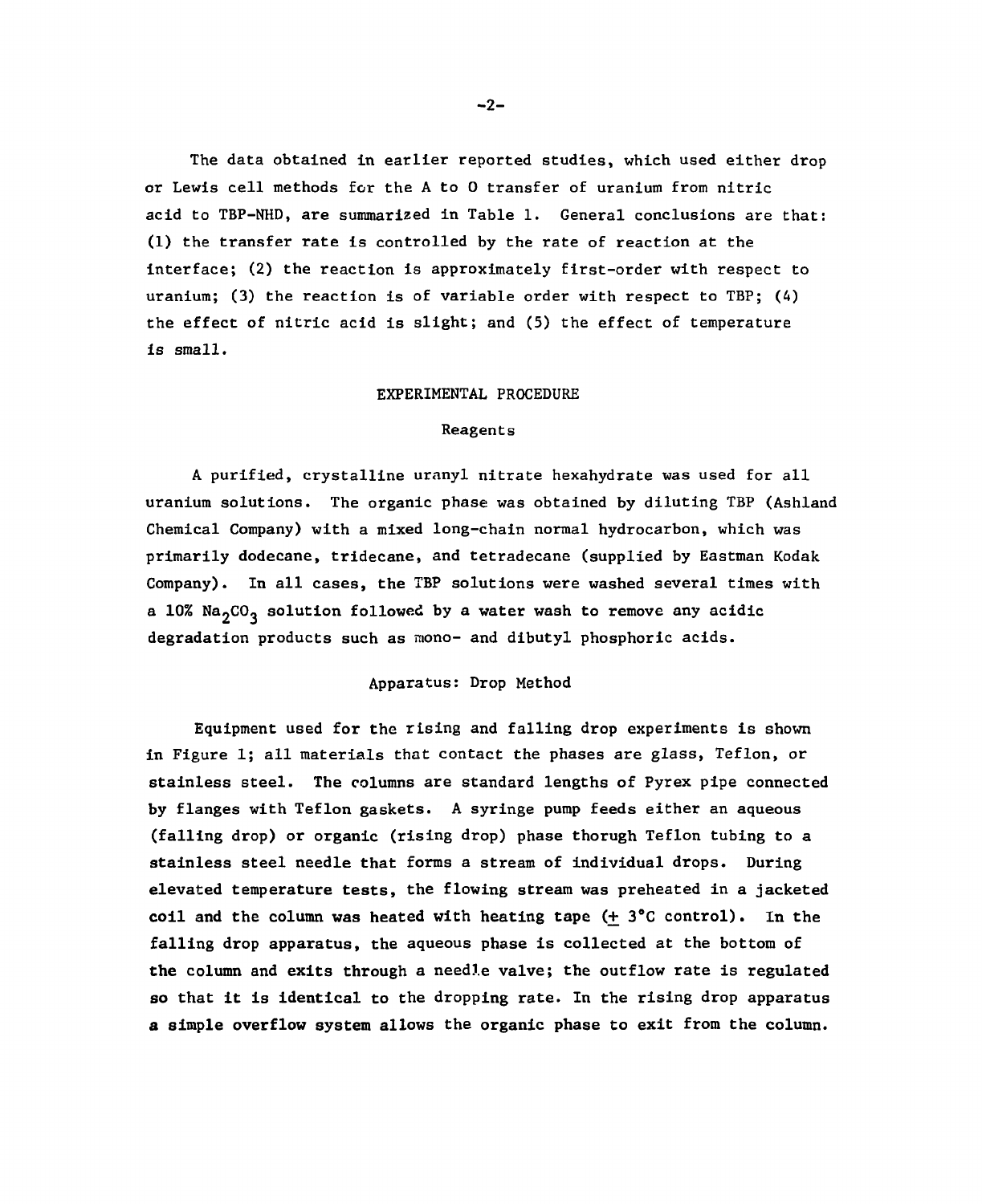| $\overline{k}$ '<br>(cm/sec)                     | HNO <sub>3</sub><br>$(\underline{M})$ | TBP          | Method                                | Reference                               |
|--------------------------------------------------|---------------------------------------|--------------|---------------------------------------|-----------------------------------------|
| 5.8 x $10^{-3}$ ,<br>9.7 x $10^{-3}$ ,           | $\bf{0}$                              | 0.73         | Stirred cell                          | Burger (1959)                           |
| 9.9 $\times 10^{-3}$                             | $\mathbf 0$                           | 1.1          | Stirred cell                          | Burger (1959)                           |
| 4.5 $\times 10^{-3}$                             | 0                                     | 1.1          | Stirred cell                          | Burger (1959)                           |
| $\frac{2 \times 10^{-7}}{200 \times 10^{-7}}$ to | 0                                     | $0.36 - 1.1$ | Stirred cell<br>(uranium<br>exchange) | Keisch (1959)                           |
| 6.88 $\times 10^{-3}$                            | 0.1                                   | 0.73         | Drop                                  | Knoch and Lindner<br>(1960)             |
| 5.81 $\times$ 10 <sup>-3</sup>                   | 0.5                                   | 0.73         | Drop                                  | Knoch and Lindner<br>(1960)             |
| 5.97 $\times 10^{-3}$                            | 2.0                                   | 0.73         | Drop                                  | Knoch and Lindner<br>(1960)             |
| 11.5 x $10^{-3}$ to<br>20 x $10^{-3}$            | 3.0                                   | 0.73         | Drop                                  | Baumgartner and<br>Finsterwalder (1970) |
| 3.8 $\times 10^{-3}$                             | 0.01 <sup>a</sup>                     | 0.4          | Drop                                  | Farbu et al. (1974)                     |
| 6.4 $\times 10^{-3}$                             | $\mathbf b$                           | 0.73         | Drop                                  | Moszkowicz and<br>Kikindai (1975)       |

 $\Box$ 

**Table 1. Comparison cf literature values of the pseudo-first-order rate constants for uranium transfer frora nitric acid to TBP-NHQ at about 25°C** 

 $a_{\text{Includes}}$  0.99  $\underline{\text{M}}$  NaNO<sub>3</sub>.

**Acid concentration not given.**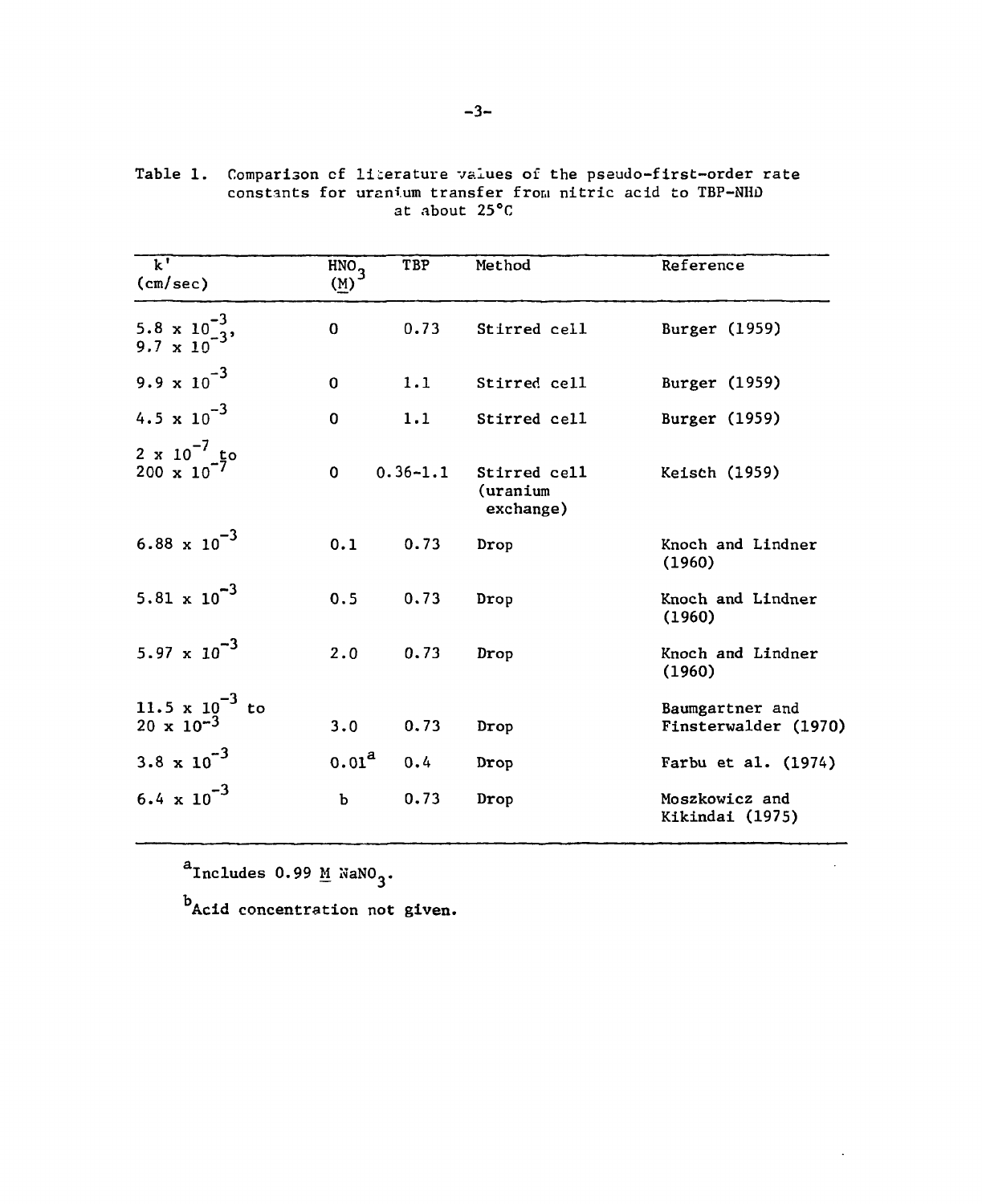

**ORNL DWG 77 - t335 R** 

**FALLING DROP ARRANGEMENT** 

**RISING DROP ARRANGEMENT** 

**Fig . 1 . Fallin g and risin g dro p equipmen t**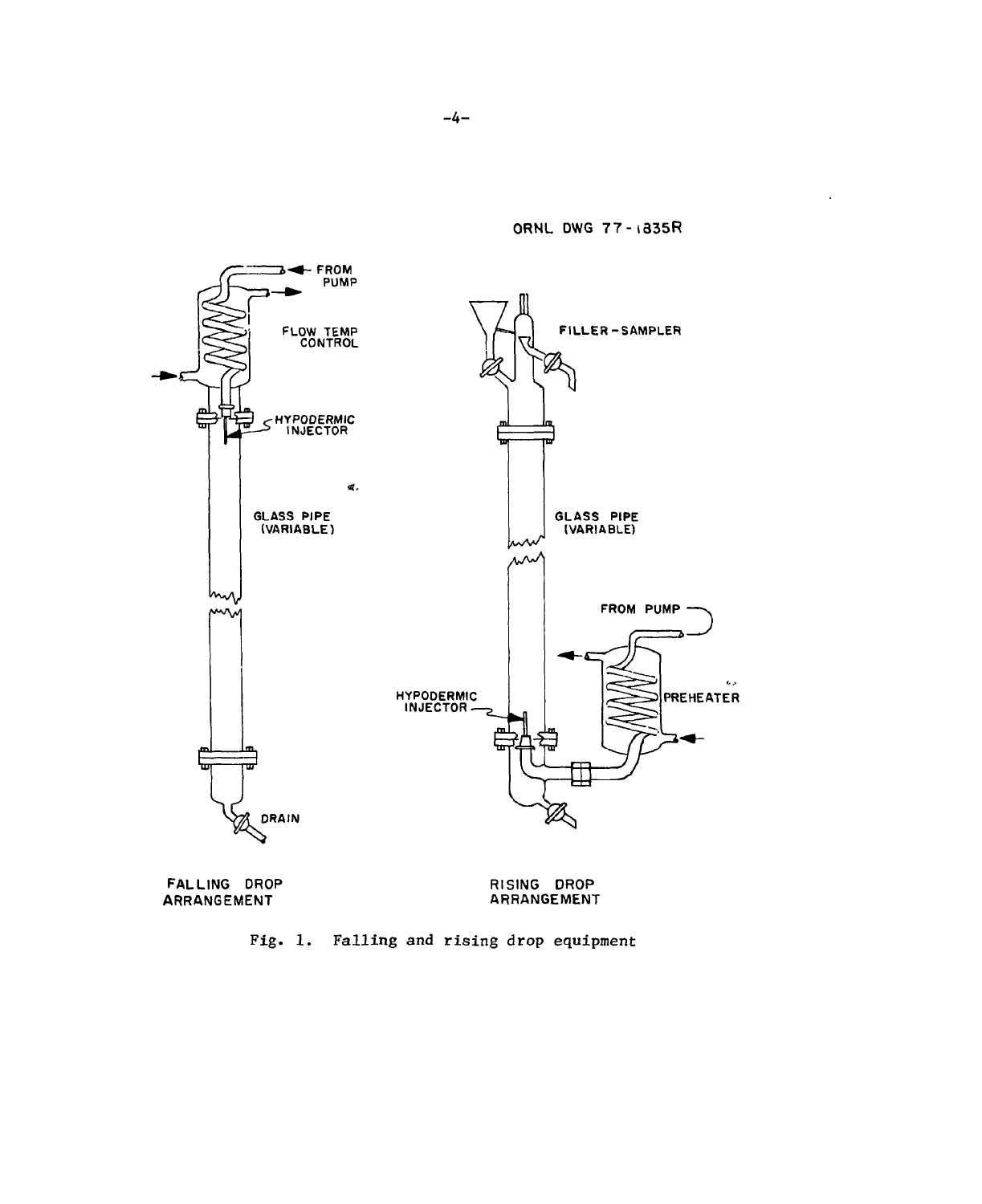### **Apparatus: Lewis Cell**

**The Lewis cell is shown in Figure 2. The two phases are individually mixed by two paddles revolving at 100 rpm, at which speed the interface is not appreciably disturbed. A stainless steel insert is used to improve the mixing, to take aqueous samples (0 to A trans<sup>f</sup>er tests), and to add a concentrated aqueous stock solution to the lower phase at time zero (A to 0 transfer tests). A pipette or hypodermic needle is inserted through a hollow leg to perform the latter two functions.** 

#### **Apparatus: Kenics Mixer—Centrifugal Separator**

**The experimental contactor, shown in Figure 3, consists of a Kenics motionless mixer (Kenics Corporation, Danvers, Mass.) and a high-speed centrifuge (Metalleaktraktion AB, Sweden). During operation, the aqueous and organic feeds are delivered from pressurized tanks through flexible lines A and B to the Kenics mixer, C. After mixing and phase contact, the streams pass into the centrifugal separator, D. The separator is driven by the motor, E, and can be controlled at speeds between 5000 and 25,000 rpm. The separated streams leave the separator, pass through rotameters, and are collected at the exits of lines F and G. In the tests of this unit, the centrifuge speed was 12,500 rpm, the organic-to-aqueous ratio was varied from about 1 to 9.5, and the total flow was varied from 250 to 630 ml/min.** 

## **Mathematical Equations**

**The overall chemical reaction representing extraction of uranium in a two-phase system is generally accepted as:** 

$$
U0_2^{2+} + 2NO_3^- + 2TBP \stackrel{k'}{t} U0_2 (NO_3)_2 \cdot 2TBP.
$$
 (1)

**If simple first-order kinetics are assumed, differential equations describing the overall net mass transfer for the single drop technique (to or from the drops) are:** 

$$
dc = \left(\frac{k'ac' - kac}{v}\right)dt, for organic drops,
$$
 (2)

**and**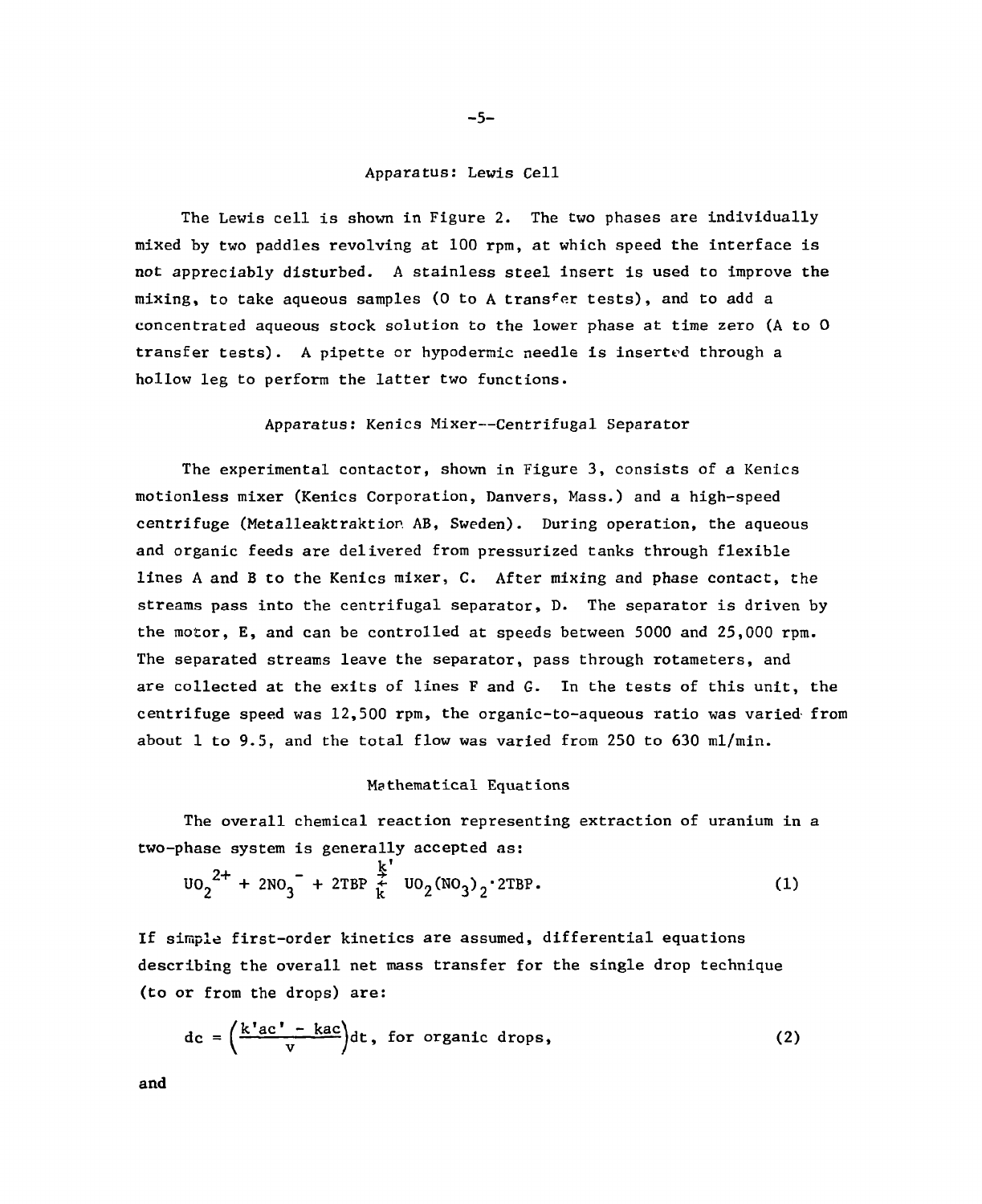

Fig. 2. Lewis cell.

 $\mathcal{L}^{\mathcal{L}}(\mathcal{L}^{\mathcal{L}}(\mathcal{L}^{\mathcal{L}}(\mathcal{L}^{\mathcal{L}})))$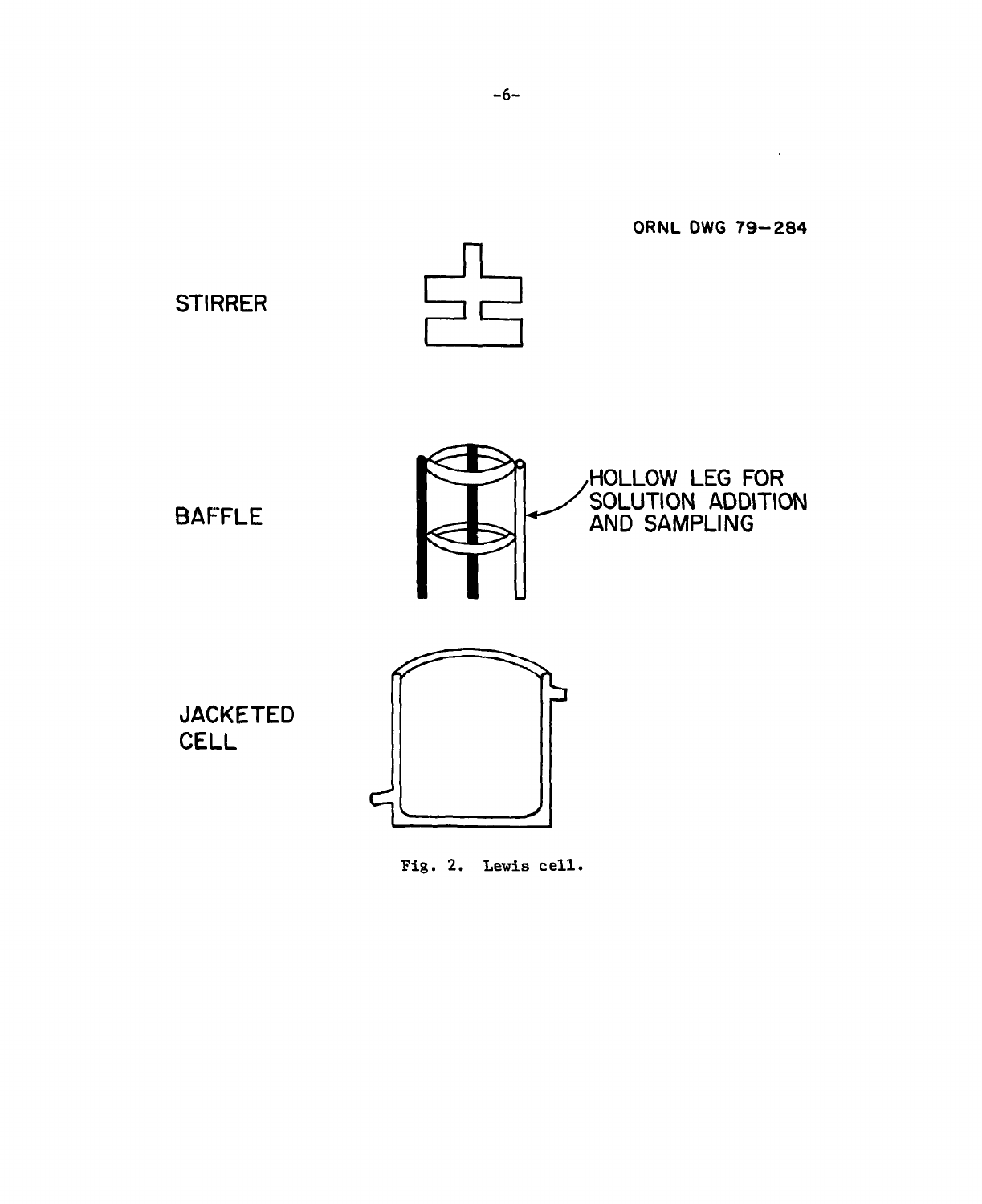

Fig. 3. Kenics mixer—centrifugal separator.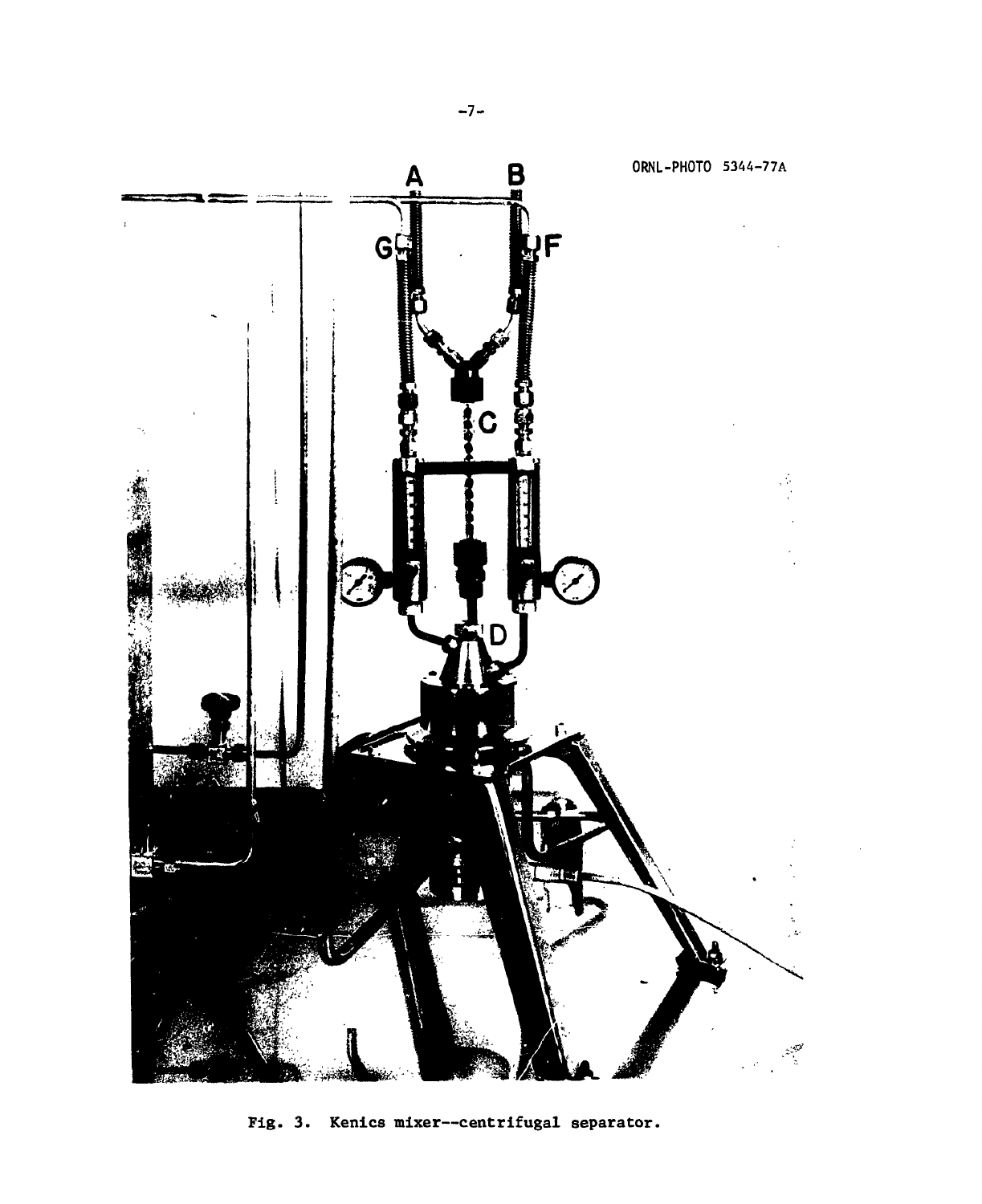$$
dc' = \left(\frac{kac - k'ac'}{v'}\right)dt
$$
, for aqueous drops. (3)

**Four modes of operation have been used with the falling and rising drop method:** 

**Mode 1. Aqueous to organic transfer - falling drop Mode 2. Aqueous to organic transfer - rising drop Mode 3. Organic to aqueous transfer - falling drop Mode 4. Organic to aqueous transfer - rising drop. For Model, eq 3 can be simplified to:**   $\mathrm{dc}^{\dagger} = -\frac{k'\mathrm{ac}^{\dagger}}{v!} \mathrm{dt},\tag{4}$ 

**because c is ^ 0 for the organic column concentration. Integration of eq 4 gives the working equation:** 

$$
-\frac{k^{\prime}at}{v^{\prime}} = \ln \frac{c^{\prime}}{c_0^{\prime}} \ . \tag{5}
$$

**For uranium experiments in Mode 2, eq 2 can be simplified to:** 

$$
dc = \frac{k'ac'dt}{v},
$$

since in this case k' >> k and c' is essentially constant. This integrates **to give** 

$$
c = \frac{k'ac't}{v} \tag{7}
$$

<span id="page-10-0"></span>**Assuming that c is essentially constant for Mode 3, eq 3 cannot be simplified and integration gives** 

$$
-\frac{k'c'}{c} = k\left(e^{-k'at/v'}-1\right). \tag{8}
$$

**The value of k' in eq 8 must be determined from an A to 0 transfer test before the value of k can be found.** 

For Mode 4, eq 2 can be simplified (because  $c' \simeq 0$ ) to

$$
dc = -\frac{kac}{v} dt. \tag{9}
$$

**Integration gives** 

$$
-\frac{\text{kat}}{\text{v}} = \ln \text{c/c}_0. \tag{10}
$$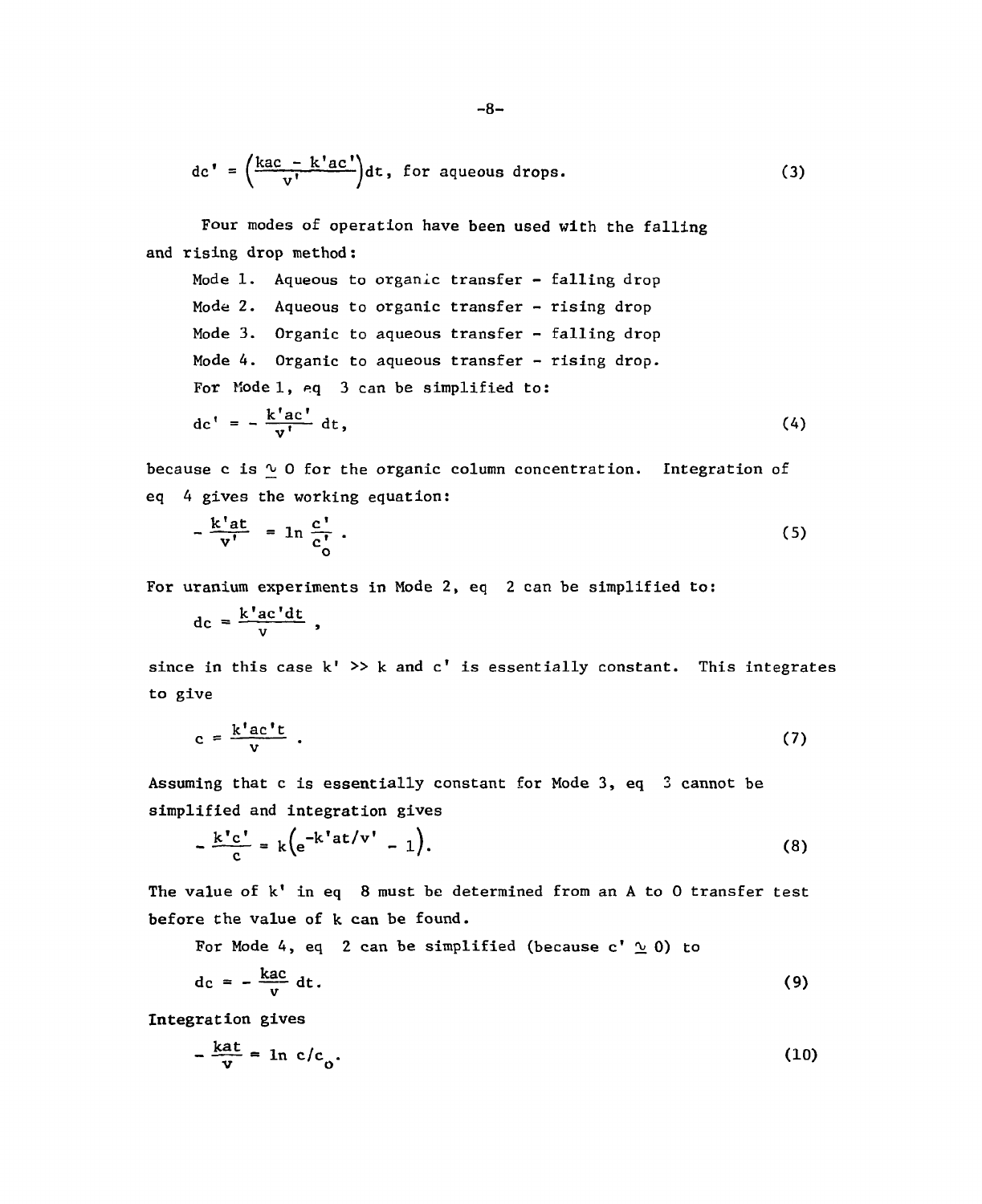**The Lewis cell data consist of samples of only the initially barren phase; concentrations in the other phase were determined by material balance. For the Lewis cell, eq 2 can be applied and developed to give a working equation by using the material balance equation** 

$$
I = cv + c'v', \qquad (11)
$$

**and assuming that** 

$$
D = k'/k. \tag{12}
$$

**Substituting eqs 11 and 12 into eq 2 results in an equation that can be integrated between limits to give** 

$$
k' = \ln \left[ \frac{I/v' - (v/v' + 1/D)c_0}{I/v' - (v/v' + 1/D)c_t} \right] / \left( \frac{v}{v'} + \frac{1}{D} \right) \frac{a}{v} \Delta t,
$$
 (13)

**from which k' dan be calculated.** 

**For the reverse extraction rate constant (0 to A) a similar expression is obtaiaed:** 

$$
k = \ln \left[ \frac{I/v - (v'/v + D)c_0'}{I/v - (v'/v + D)c_t'} \right] / \left( \frac{v'}{v} + D \right) \frac{a}{v} \Delta t.
$$
 (14)

#### **Procedures and Data Handling: Drop Method**

**The major complication of the drop method for determining interphase transfer rates is the need to correct for "end" effects. These end effects consist of the transfer that occurs while the drop is forming on the needle and during its time in the collecting pool before leaving the column. The two reported methods of correcting for end effects are (1) to use several lengths of column, thereby changing the travel time of the drop while maintaining the same end effect; or (2) to increase the flow rate of the drop phase over a range which allows extrapolation to infinite flow and zero end-effect time. Because Farbu et al. (1974) showed the latter technique to be erroneous due to turbulence created at higher flows, we have chosen to use four column lengths ranging from about 9 to 60 cm. This method requires great care to maintain constant end effects for the several tests with different lengths of column; the drop flow rate and the pool volumes must be as constant as possible. The phase contact time is assumed**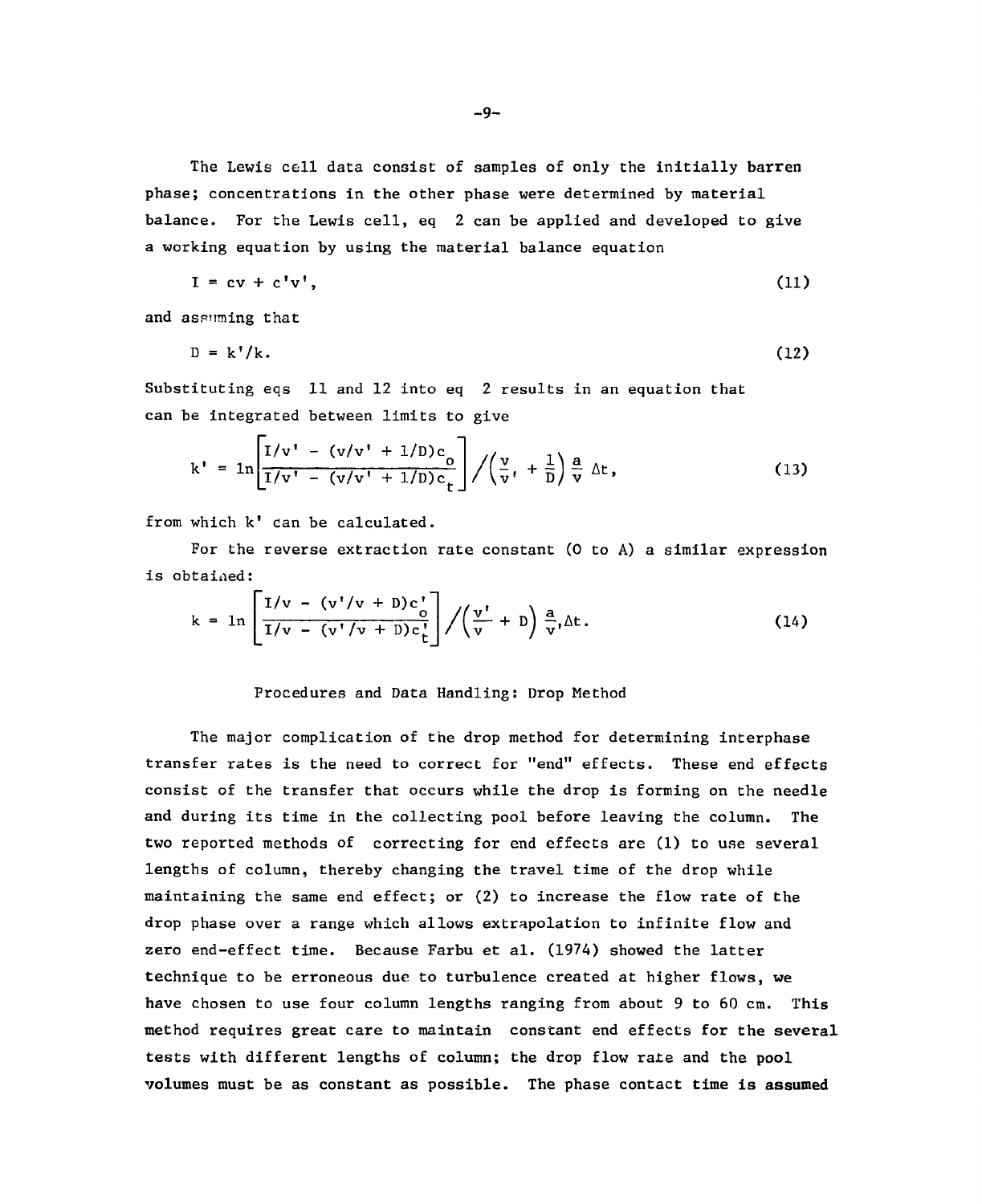**to be the interval between the time the drops break free and when they coalesce; a stopwatch was used to make several measurements for each test. The drop volume was measured by counting the number of drops per unit volume of feed phase, and the surface was calculated by assuming that the drops were spherical.** 

**After a test, data for each column length are plotted by rearranging the integrated rate equations so that the slope is the value of k or k'. This line is displaced by the end effects, but the slope is not affected. This statement can be justified because the collecting pool has a small volume, and the residence time for an element of volume in the pool is constant. The transfer that occurs in the pool for a first-order transfer only adds proportionately to the total transfer, because the constant interfacial areas and residence times in the pool were carefully maintained. Thus, for a first-order transfer, the rate constant can still be determined from the standard semilog plots. Typical results by the drop technique are shown in Figure 4 for an 0 to A extraction at 40°C**  using falling drops (Mode 3). The value for k,  $1.21 \times 10^{-4}$  cm/sec. is the slope of the line obtained as a least-squares fit to the points. Similar lines were obtained for the other extraction modes by plotting the appropriate functions from the solutions of the rate equations.

A major limitation of the drop method results from the limited. practical height of the column, which, in turn, limits the drop transit times to a few seconds. Only a small quantity of material can be transferred out of a drop and, for cases where the drop is the loaded phase, this leads to rate calculations based on a small difference of large numbers. This is the case for the A to O transfer from aqueous drops and for the 0 to A transfer from organic drops. We have found that if the **for the 0 to A transfer from organic drops. We have found that if the rate constant is less than about 10 cm/sec for these two cases, the data are very uncertain.** 

#### **Procedure and Data Handling: Lewis Cell**

**The major problem encountered with Lewis cells is the poor mixing of the individual phases relative to the mixing obtained in the drop phase of the single-drop method and in the Kenics mixer. This leads to a more-or-less rapid shift from chemical control to diffusion control if** 

**-10 -**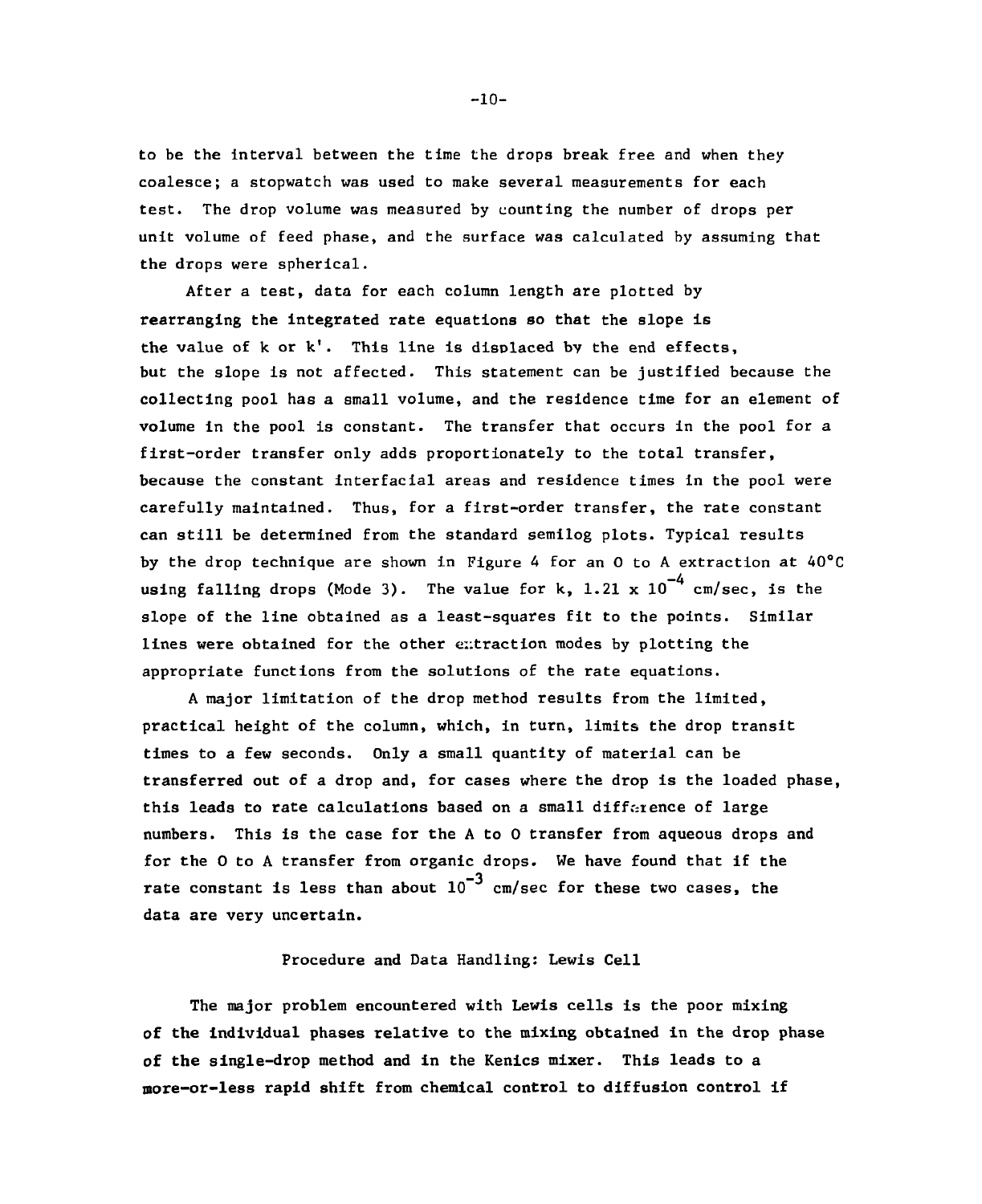

Fig. 4. Typical results of a rising drop experiment: organic to aqueous extraction of uranium from 30% TBP--NHD into 3.5 <u>M</u>  $HNO<sub>2</sub>$ .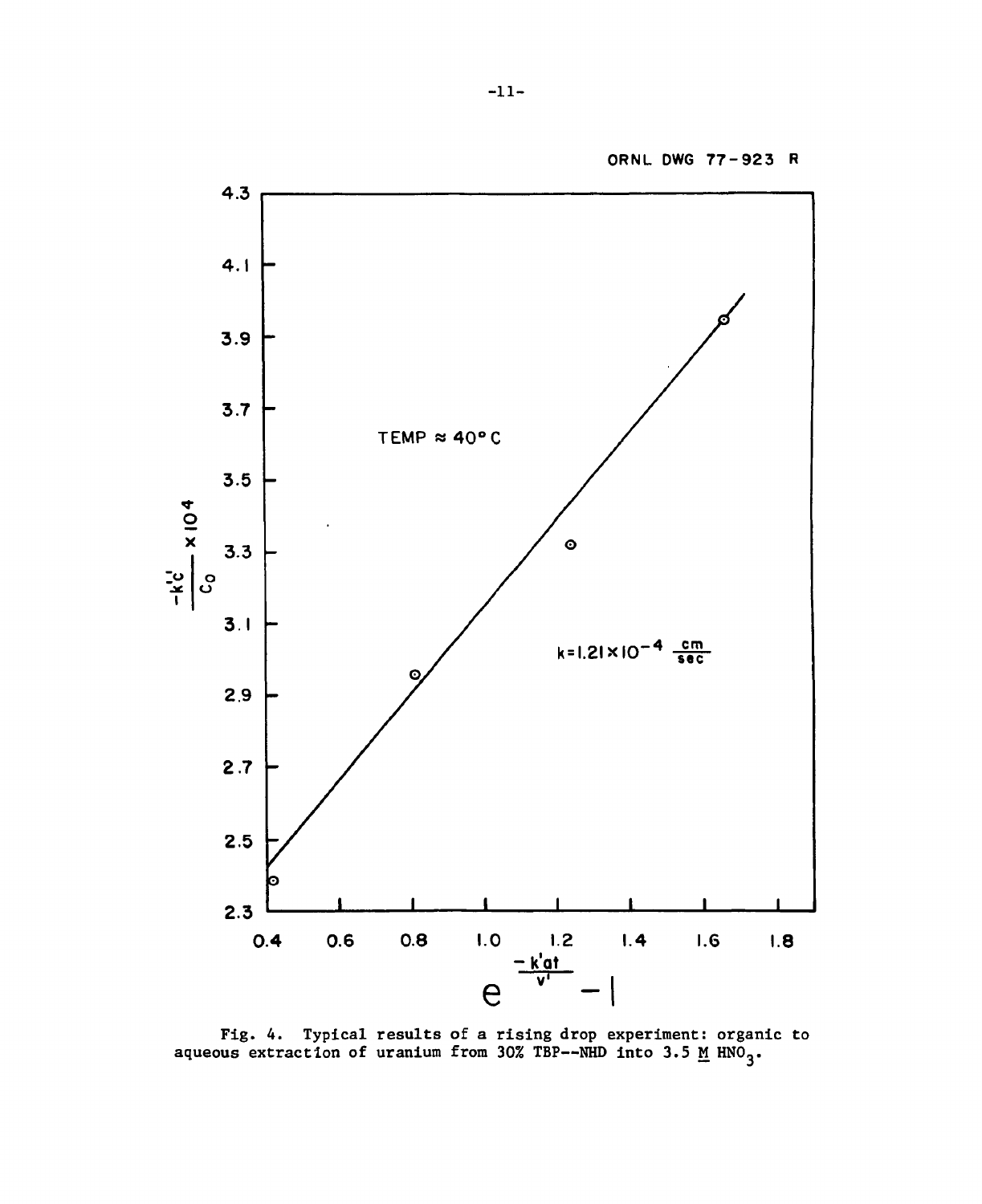**the chemical rate constant is large, as is the case for uranium transfer. A variety of experimental techniques were examined with the Lewis cell to improve the reproducibility and accuracy of the data. It was determined that the best procedure was to introduce pre-equilibrated, barren phases into the cell; after the phases were allowed to settle, they were slowly stirred. A concentrated solution of the ion to be studied was introduced into the appropriate phase, and samples of the other phase were taken as a function of time. Rate constants were calculated using the equations presented earlier.** 

**Although these rate constants generally decreased with time, initially when little or no uranium had transferred, the rate was not diffusion controlled, because no (or very little) diffusion gradient exists at initial contact. Hence, an extrapolation back to initial time (the time of injection of the concentrated ion solution) yields the rate constant for the chemical reaction. This procedure was verified by the agreement of the rate constants obtained in all the experimental methods (Lewis cell, drop, and Kenics mixer). The extrapolation method, illustrated in Figure 5 for duplicate 0 to A tests of uranium transfer, gives a straight-line plot as k vs time**  with an intercept k value of  $(1.64 + 0.2) \times 10^{-4}$  (95% confidence limits) **based on the duplicate runs. No uranium is present in the barren phases at this initial time, and the reverse transfer of uranium is negligible. The exact mathematical equations for the Lewis cell contain the quantity D, but the rate constant determined by extrapolation is independent of**  the value of D and does not require that  $k'/k = D$ .

**Procedures and Data Handling: Kenics Mixer—Centrifugal Separator** 

**In the Kenics mixer, the organic and aqueous streams are subdivided and mixed by an array of motionless mixer elements. Chen (1972) has developed a set of correlations which makes it possible to estimate the interfacial area created at known conditions of flow rate, interfacial tension, and phase density. In all tests using this system, the initial aqueous uranium concentration was 10 g/liter; under these conditions, the free TBP in the organic phase remains nearly constant at 1.1 M. Equation 2 can be integrated for this condition to yield:** 

**-li -**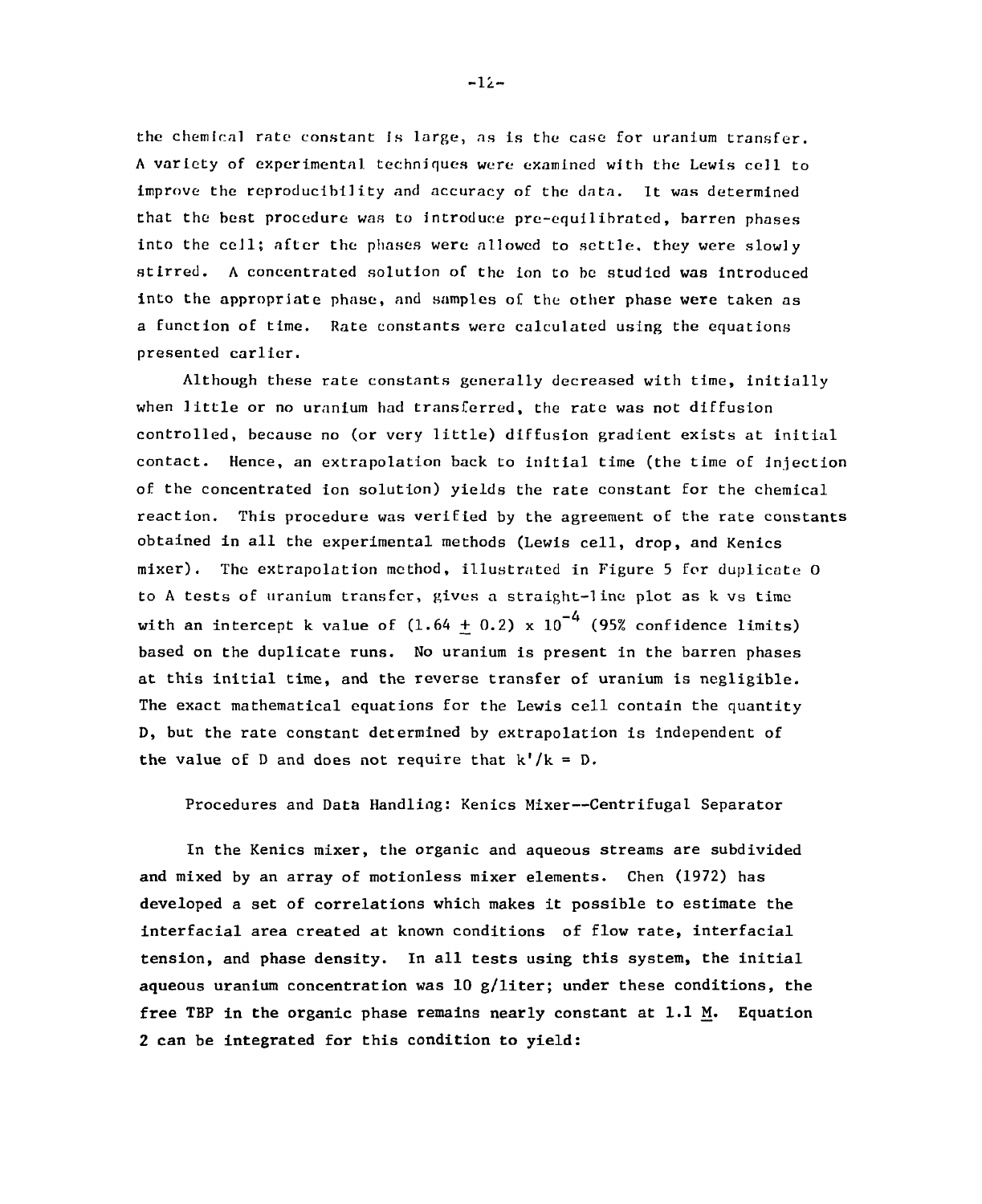

**Fig. 5. Typical results of a Lewis-cell experiment: uranium**  extraction from  $3.5$  M HNO<sub>3</sub> into 30% TBP--NHD.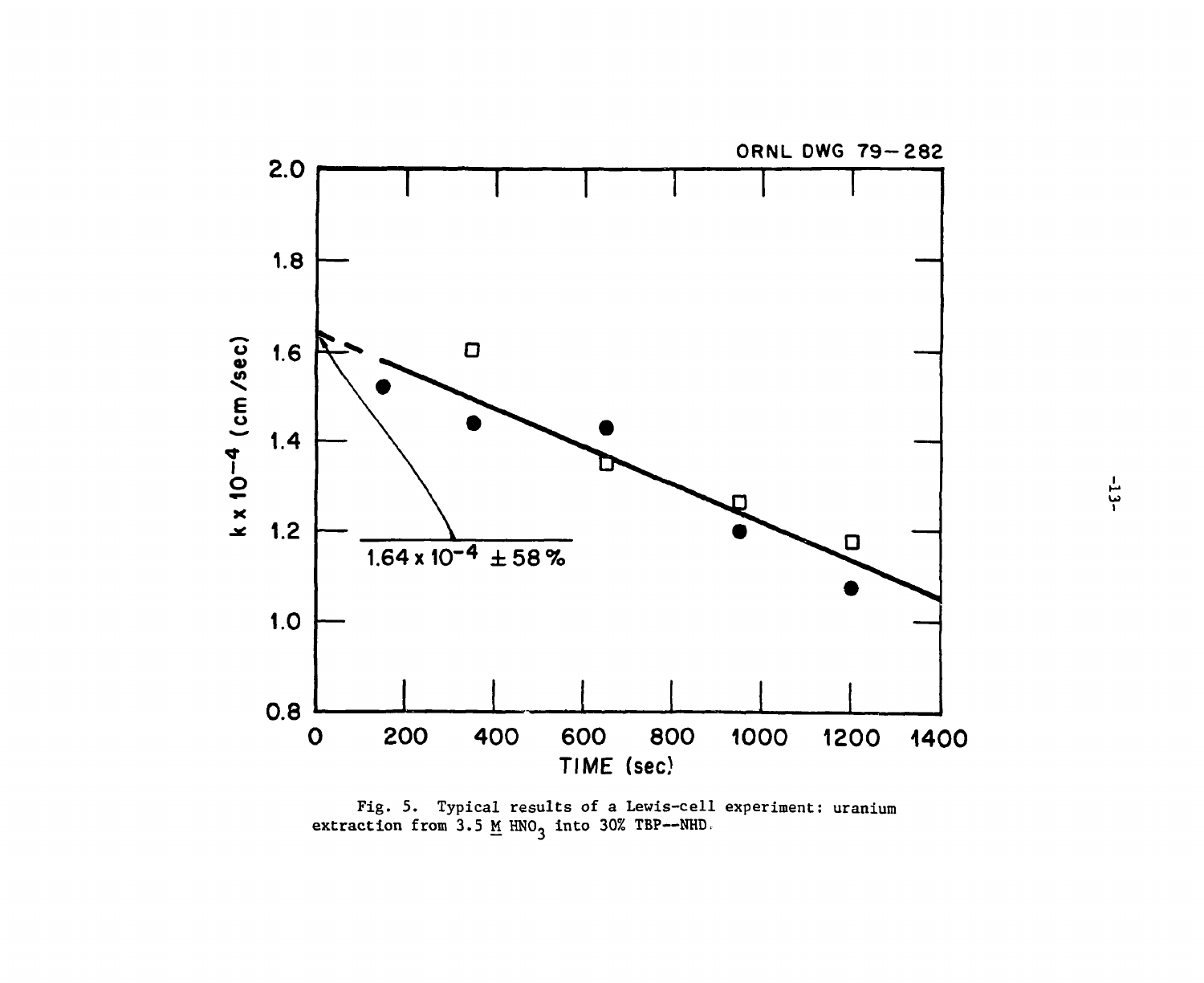$$
k' = \frac{1n - \frac{vc}{v'c'} - \frac{c}{D_{c'0}} + 1}{\left(-\frac{a}{v'} - \frac{a}{Dv}\right)t} \tag{15}
$$

Since  $(c/c')$  for uranium never exceeded 14% of the D, good approximate values of k' can be obtained from the simplified equation:

$$
k' = -\frac{v'}{atD} \ln \left( 1 - \frac{vc}{v'c_o'} \right).
$$
 (16)

Values from eq 16 were about 3% lower than those using eq 15.

## RESULTS

The major fraction of the experimental data was obtained in drop and Lewis cell tests. The Kenics mixer—centrifugal separator wes used in more limited tests to confirm the same values of the rate constant.

## Effect of Uranium Concentration

It was necessary to demonstrate that the uranium extraction is first order over the experimental range of uranium concentrations and to determine whether the Marangoni effect, described by Sternling and Seriven (1959), exists in this system. Although the mechanics of this phenomenon are quite complicated, the effects result from interfacial tension differences causing turbulence, which effectively increases the interfacial area by an unknown amount; this Increases the rate of transfer and leads to the calculation of erroneously high transfer rate constants. McDowell (1978) indicated this effect can lead to rate constant "increases" by factors of >2. The data for the effect of uranium on the rate constant for the A to 0 transfer are given in Table 2. At concentration factors >100, the rate constant remains the same. Hence, the extraction is first order with respect to uranium, and no Marangoni effect was observed. The mass transfer rates in the 0 to A direction are much smaller than those in the A to 0 direction, and no systematic examination of the Marangoni effect was made; a few determinations at different uranium concentrations indicated that the 0 to A transfer was also first order.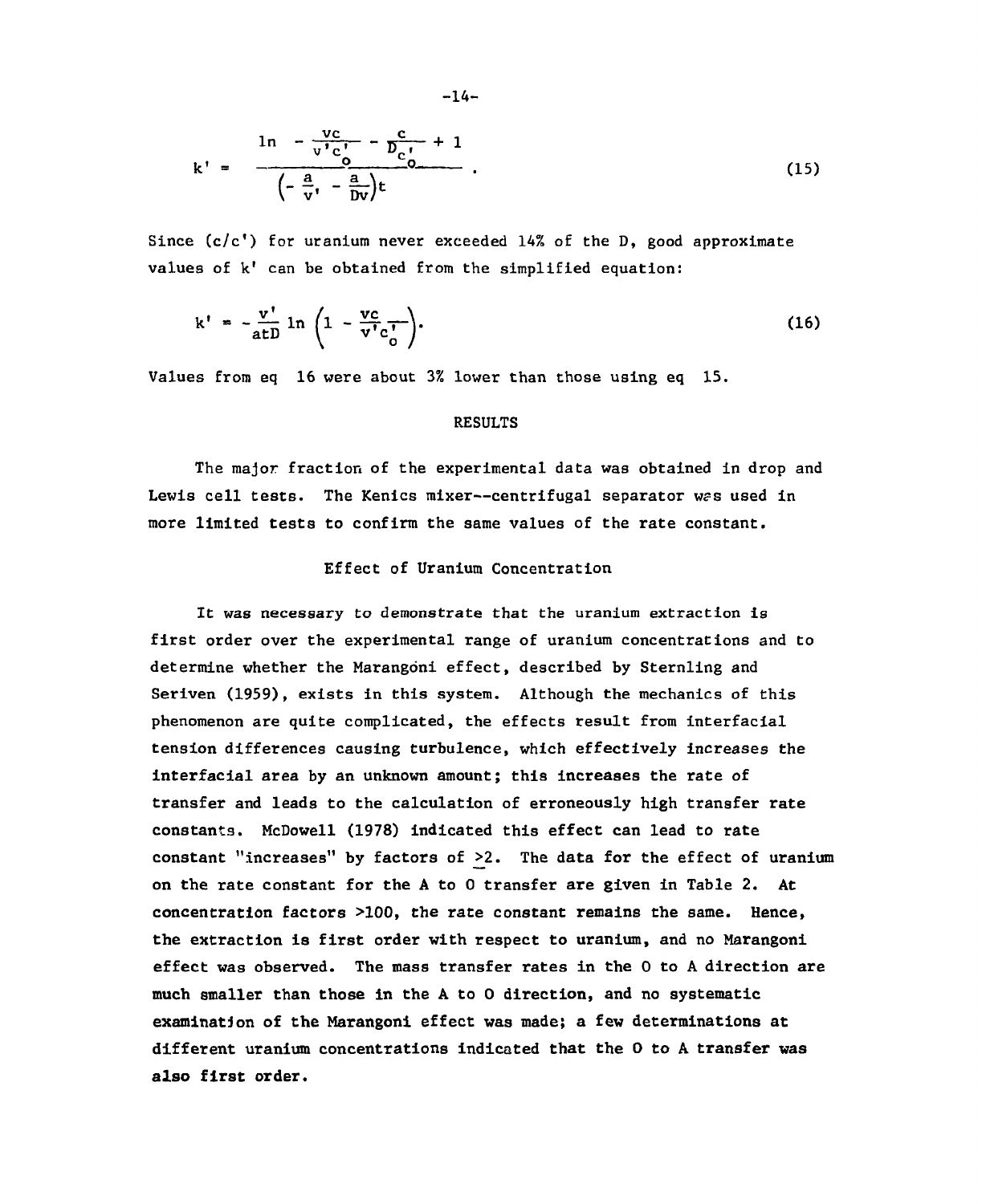| Initial uranium<br>concentration (g/liter) | System                                                   | Kinetic constant, k<br>(cm/sec)             |
|--------------------------------------------|----------------------------------------------------------|---------------------------------------------|
| $\overline{2}$                             | Falling drop                                             | $6.9 \times 10^{-3}$                        |
| 5                                          | Lewis cell                                               | 6.4 $\times 10^{-3}$                        |
| $10^{\rm b}$                               | Rising and falling drop                                  | $8.5 \times 10^{-3}$                        |
| 10 <sup>c</sup>                            | Kenics mixer                                             | $7.1 \times 10^{-3}$                        |
| $50^d$                                     | Rising drop and Lewis cell 5.0 $\times$ 10 <sup>-3</sup> |                                             |
| $238^{\mathrm{e}}$                         | Lewis cell                                               | 5.3 $\times$ 10 <sup>-3</sup>               |
|                                            | Average                                                  | 7.3 $\times 10^{-3}$ + 2.5 $\times 10^{-3}$ |
|                                            |                                                          |                                             |

**Table 2. Kiretic constants as a function of initial uranium concentratioj in extractions from 3.5 M M0 <sup>o</sup> <sup>a</sup> into 30% TBP—\HD** 

**Kenics mixer runs contacted acid-free 30% TBP—NDD with 3.5 M HN0~**  <sub>h</sub>solutions; final aqueous solutions were approximately 2 <u>M</u> HNO<sub>2</sub>. **<sup>c</sup>Average of nine determinations. ^Average of ten determinations. Average of two determinations. Average of three determinations.**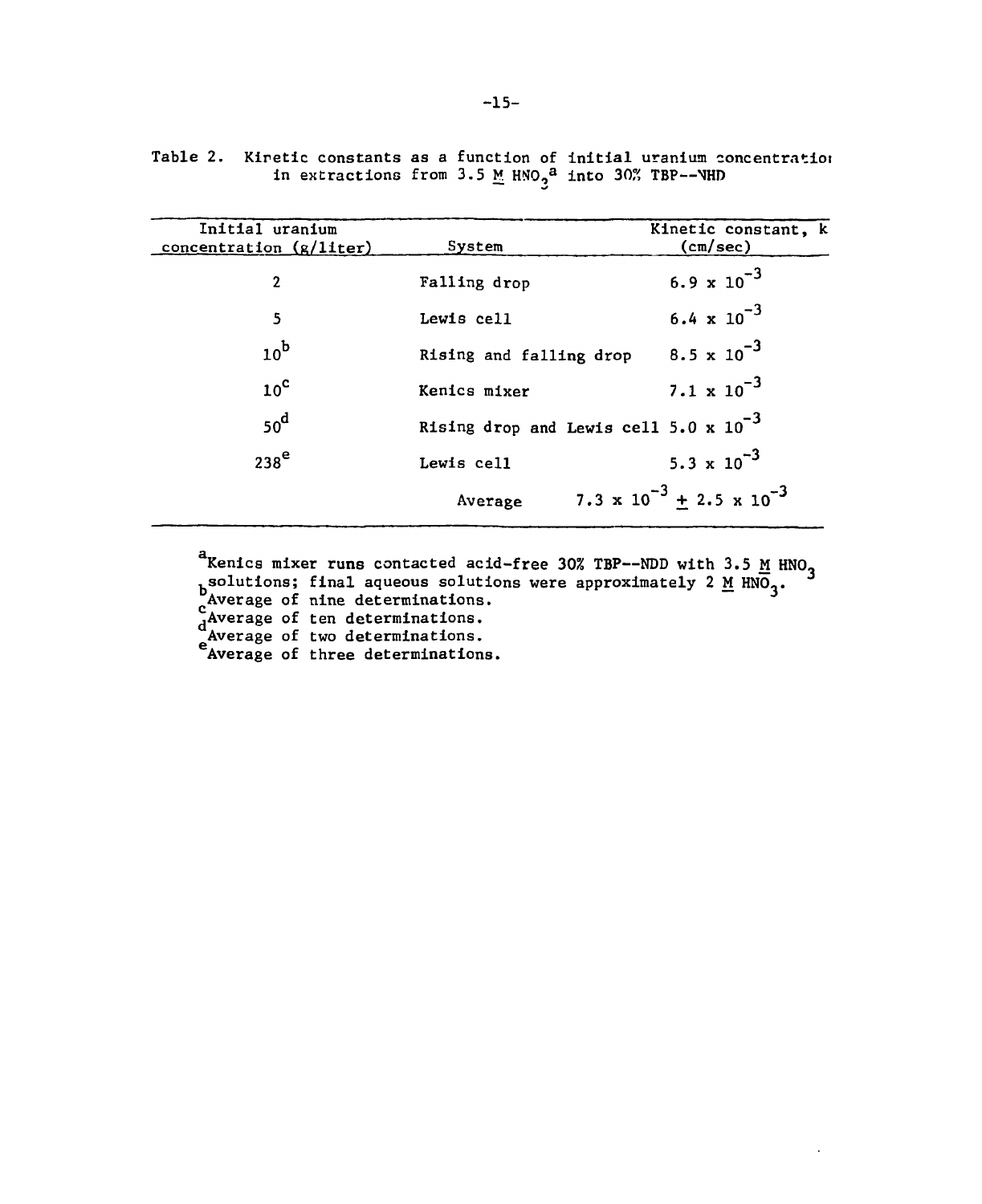#### **Effect of TBP Concentration**

**Data for the drop and the Lewis-cell tests are plotted as a function of free TBP concentration in Figure 6. The free TBP was calculated for the drop tests as the initial concentration of TBP less that complexed with uranium by eq 1. For A to 0 extractions in the Lewis cell tests, the free TBP was assumed to be equal to the initial TBP, because extrapolation of the curve to the "zero" point should nearly eliminate any loading effects. The source of the variability of the results is not understood but may be due to small amounts of surface active agents (in addition to TBP). The ratio of the rate**  constants, k<sup>'</sup>/k, at different TBP concentrations is shown as curve A in **Figure 7, and the equilibrium extraction coefficient is shown bv curve B.**  These curves are identical within the experimental error, which is as **expected if the rate determining step is the chemical reaction.** 

# **Effect of Nitric Acid and Nitrate**

**Neither nitric acid nor nitrate affected the A to 0 transfer of uranium in nitrate or nitric acid solutions up to 4 M. Figure 8 shows the effects on the 0 to A transfer of uranium. Nitrate added as**  NaNO<sub>3</sub> has approximately a power of -2 effect on the 0 to A rate constant; **nitrate added as HNO<sub>3</sub> has the effect of approximately a power of**  $-1$ **.** The lower effect of HNO<sub>2</sub> is probably the result of its ability to form **complexes with TBP, which competes with the formation of uranyl complexes.** 

# **Effect of Temperature**

Plots of  $\ln k$  and  $\ln k'$  vs  $1/RT$  (30, 40, and 60°C) are shown with the **least-squares lines in Figures 9 and 10 respectively. Slopes of these lines show activation energies of -3.2 kcal/mole for the A to 0 transfer and -6.9 kcal/mole for the 0 to A transfer. The difference of these values gives AH as -3.7 kcal/mole. The AH can be independently determined from equilibrium constants for the uranium reaction by** 

$$
\ln D = \ln \frac{[C_{u,o}]}{[C_{u,A}][TBP]^2} = -\frac{\Delta H}{RT} + \frac{\Delta S}{R}.
$$
 (17)

#### -16-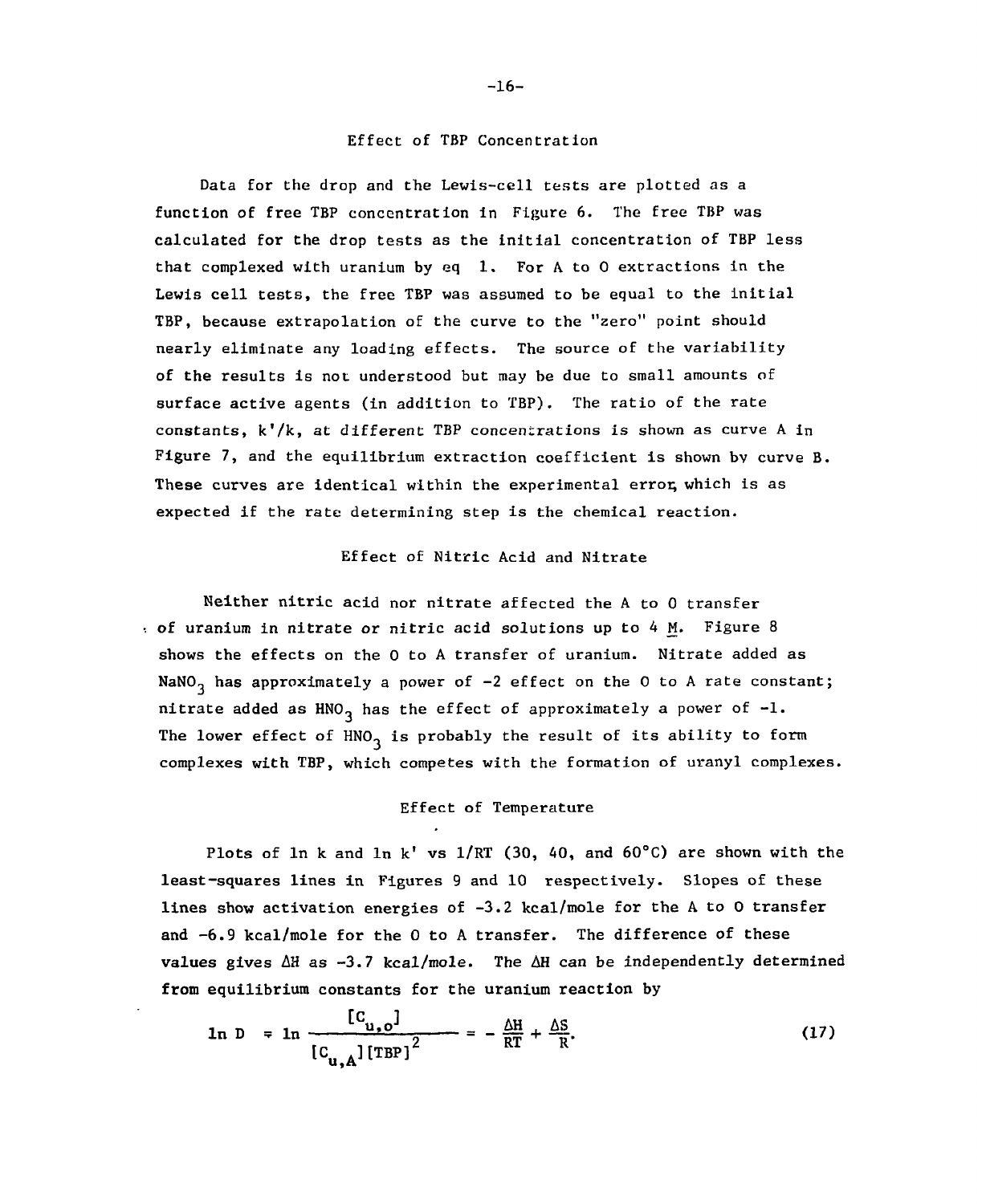

**Fig. 6. Uranium forward and reverse extraction rate constants as a function of free TBP concentration.**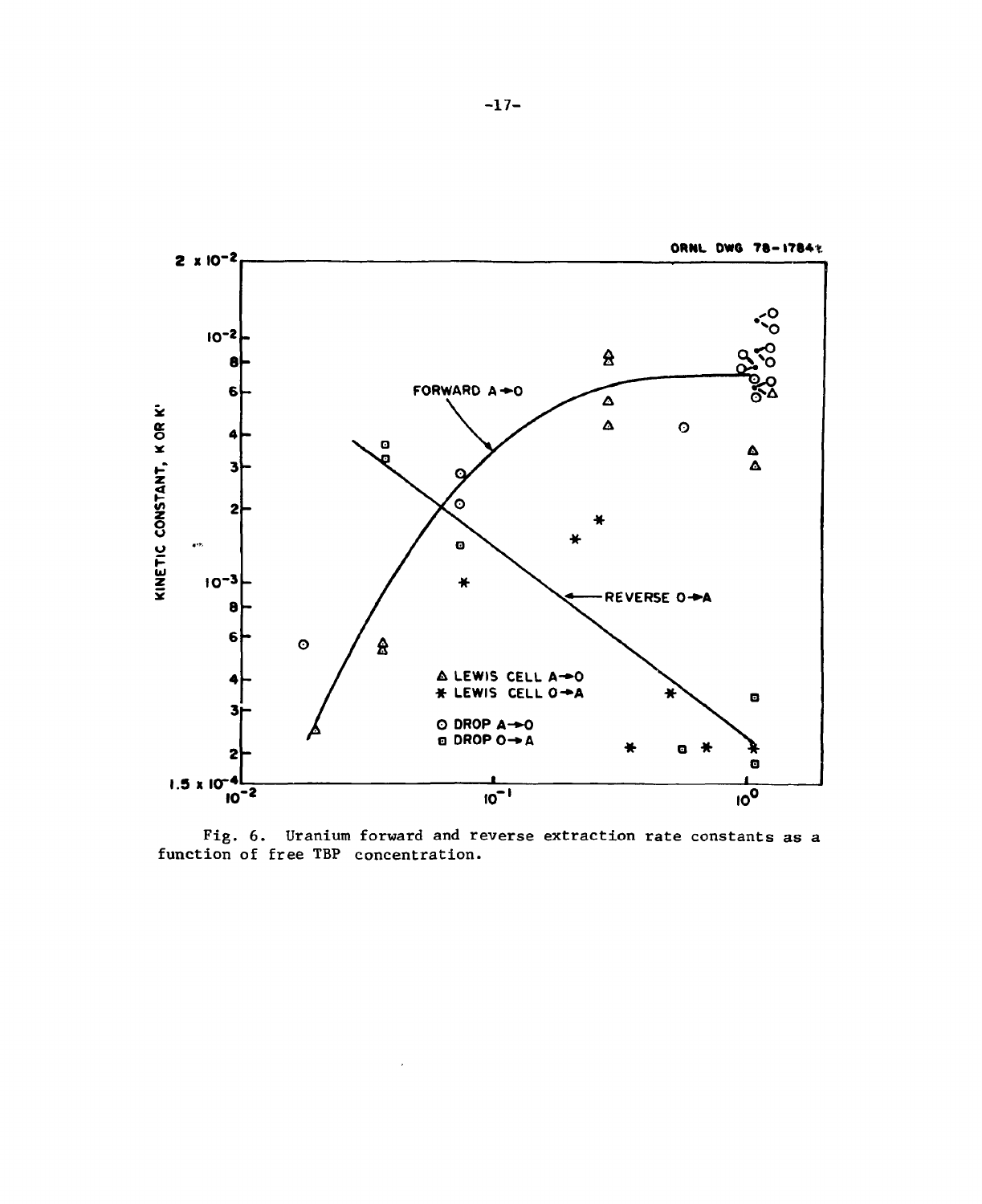

Fig. 7. (A) Kinetic constant ratios and (B) equilibrium distribution coefficients as a function of free TBP concentrations.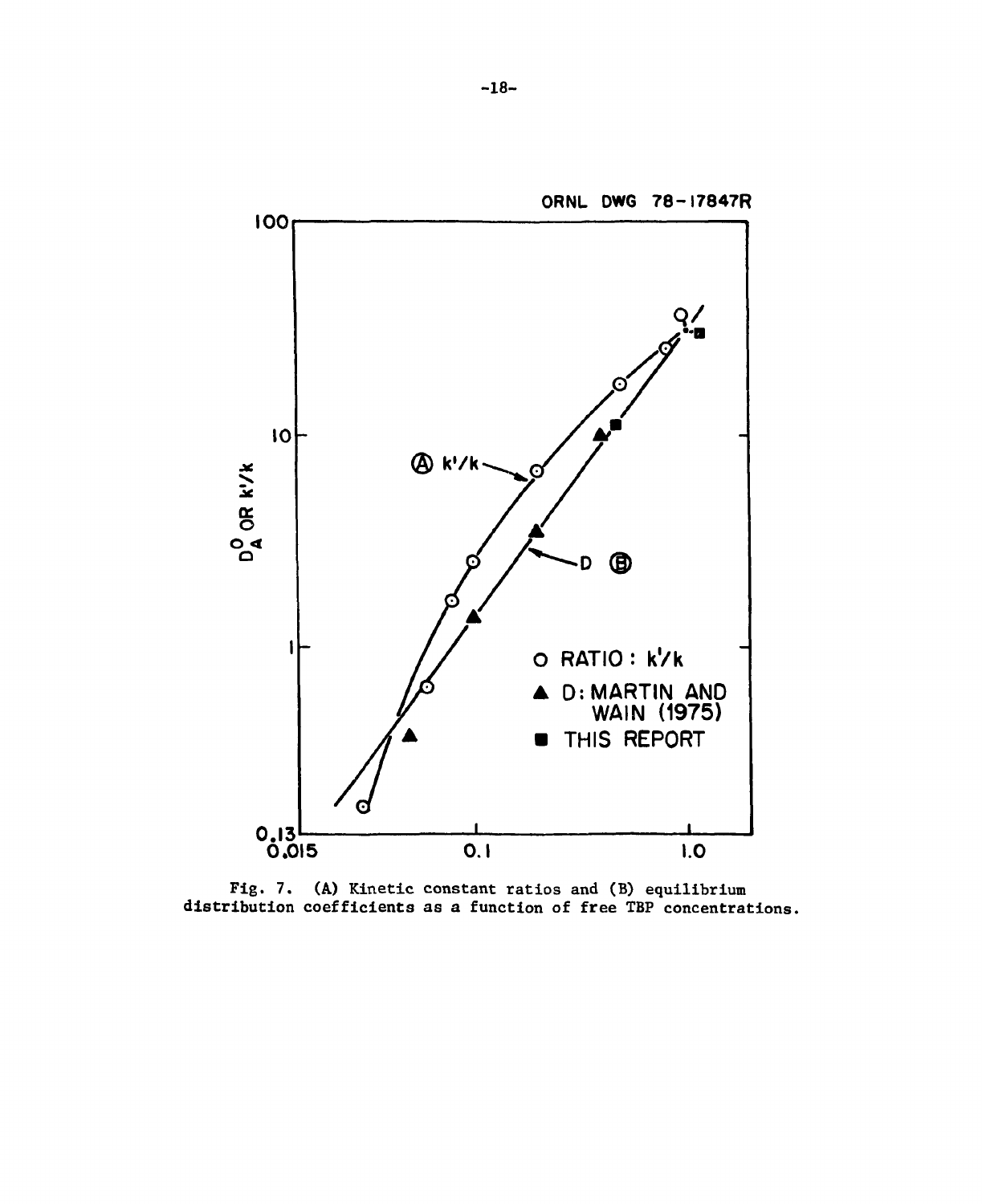

Extraction rate constants as a function of  $HNO<sub>3</sub>$  and Fig. 8. Ex<br>neutral nitrate.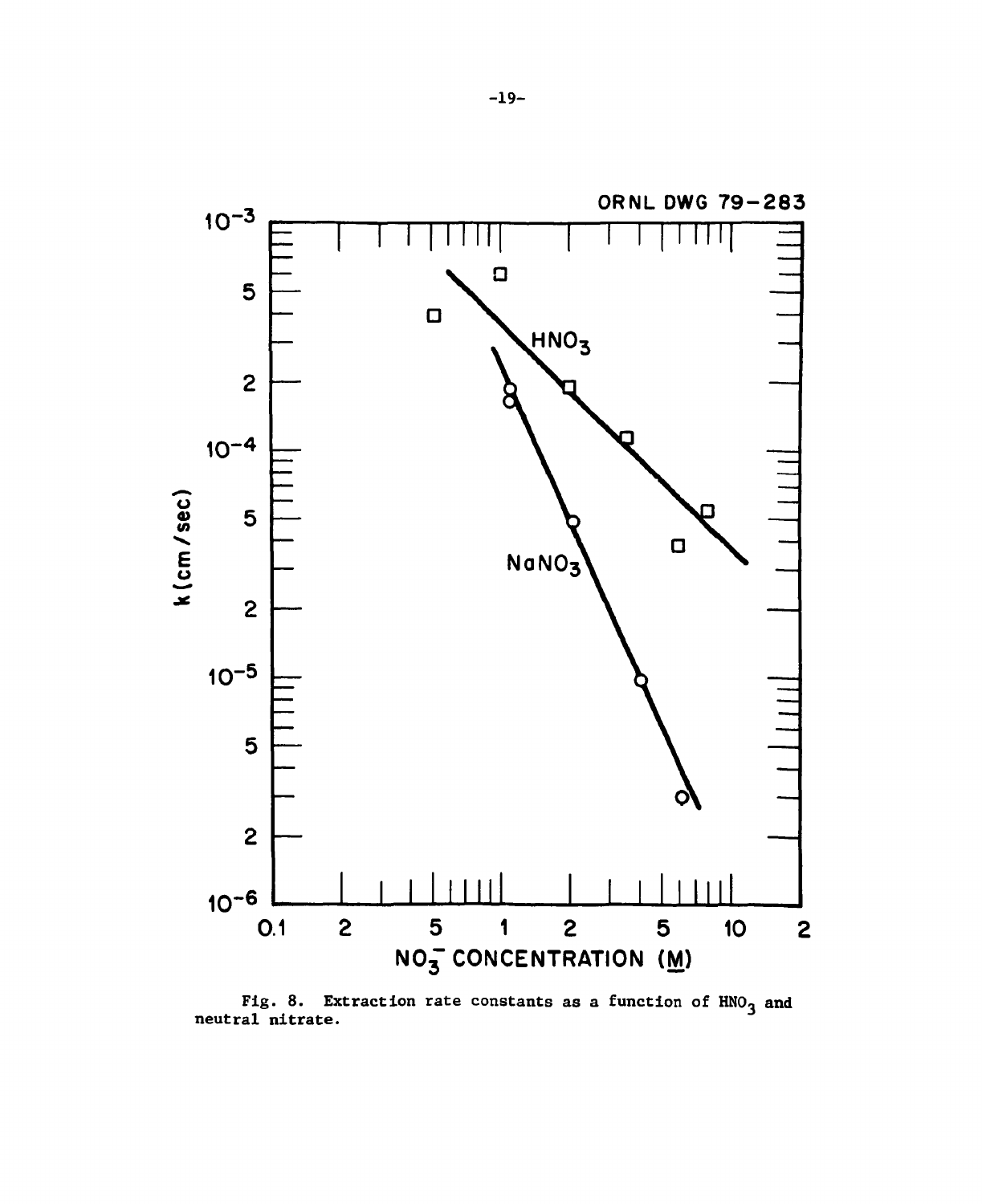

**Pig.** 9. **Activation energy plot for reverse extraction** (0 **to** A) of uranium (3.5 <u>M</u> HNO<sub>3</sub>, 30% TBP--NHD).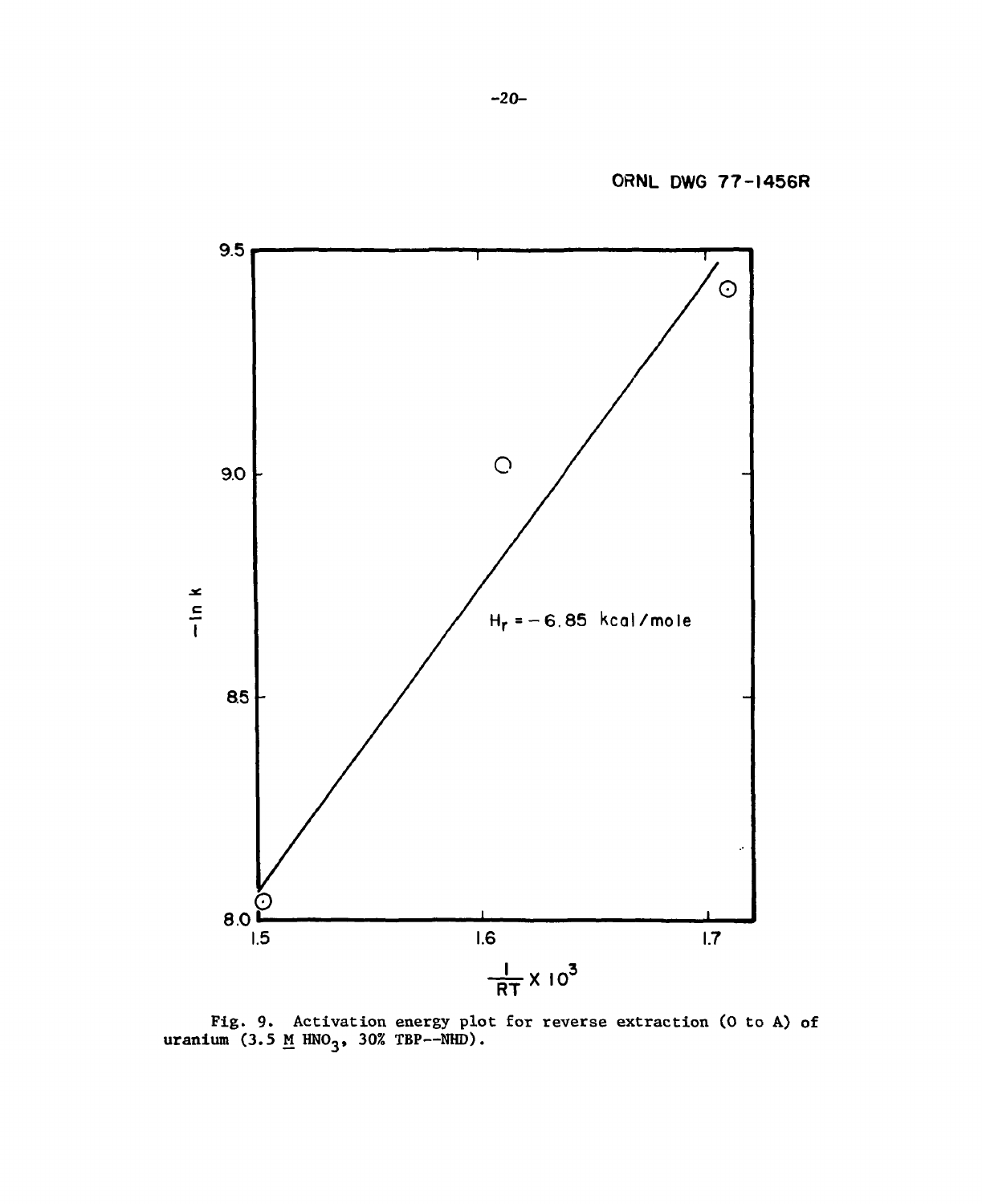ORNL DWG 77-1455R



**Fig.10. Activation energy plot for forward extraction (A to 0) of uranium (3.5 M HNO,, 30% TBP—NHD).**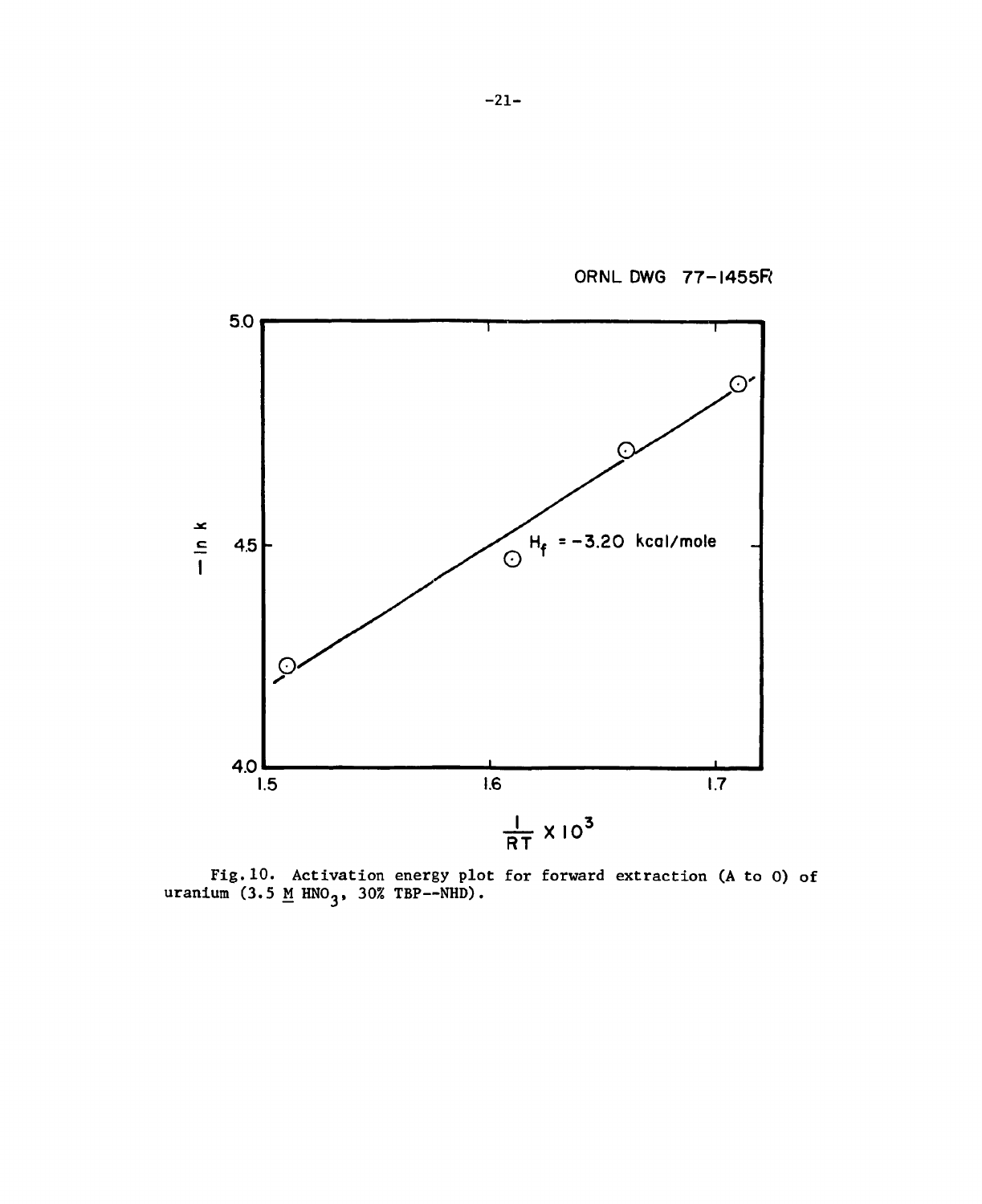**Using data compiled by Petrich and Kolarik (1977) for nitric acid**  concentrations between 3.05 and 3.8 M HNO<sub>3</sub> (44 determinations), **and discarding six obviously bad points (i.e., more than a factor of 2 away from the average of all data for the temperature), we obtained a value of -3.8 kcal/mole for the AH. The AH with pure TBP is -3.6 kcal/mole, as published by Healy (1956), The value determined from the difference of the activation energies is in excellent agreement with these two values.** 

#### **Kenics Mixer—Centrifugal Separator Tests**

**Table 3 lists the rate constants for the A to 0 transfer of uranium determined by using the Kenics mixer—centrifugal separator. The aqueous**  phase in all tests was 3.5 M HNO<sub>3</sub>, initially containing 10 g of uranium **per liter, and the organic phase was non-acidified 30% TBP—NHD. The**  average value found using the Kenics mixer,  $7.1 \times 10^{-3}$  cm/sec, is in excellent agreement with the average of all drop and Lewis cell tests under similar conditions,  $7.2 \times 10^{-3}$  cm/sec. This is particularly significant because the drops in the Kenics mixer are about 0.3 mm in diameter as compared to the approximately 3-mm drops in the falling and rising drop tests. Diffusion control in such small drops is unlikely; that all systems give the same rate constants is surong evidence against any type of diffusion control mechanism.

### **CONCLUSIONS**

**All three systems used to measure rate constants for uranium transfer**  give the same values for cases which have been examined. This is encouraging **and is an indication that rate constants can be measured in such simple types of apparatus as Lewis cells and the drop apparatus, instead of in more complex types of apparatus.** 

**The transfer of uranium from nitric acid to TBP—NHD is controlled by the chemical reaction at the interface. This conclusion is based on the following:** 

**1. The forward rate constant divided by the reverse rate constant is equal, within experimental error, to the equilibrium constant over the range of TBP concentrations. In complete diffusion control, the forward and reverse rate constants are expected to be equal.** 

 $-22-$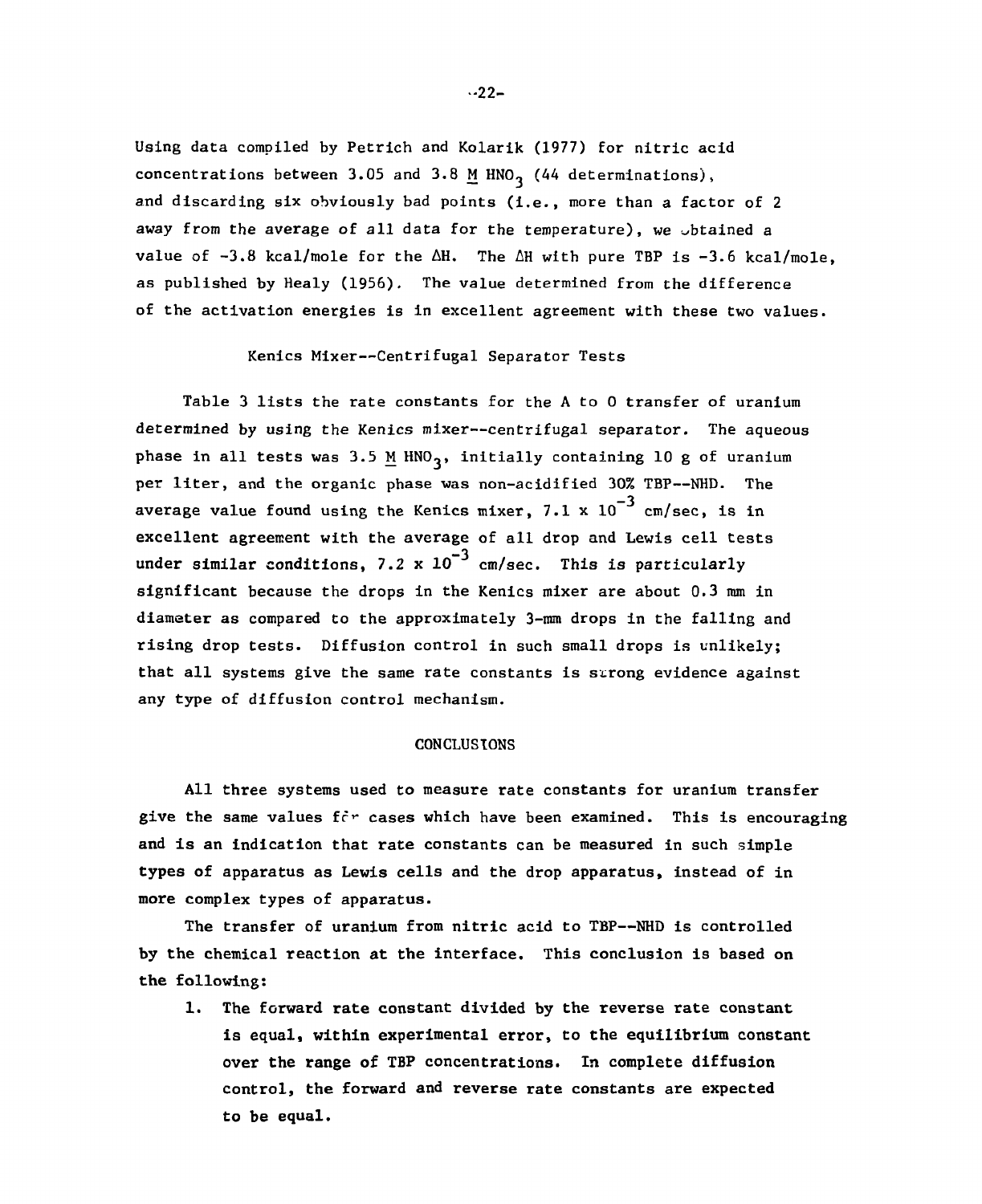| Aqueous flow rate<br>(m1/min) | Organic flow rate<br>(m1/min) | Area to volume<br>ratio <sup>a</sup> (cm <sup>-1</sup> ) | $\overline{\mathbf{k}^{\mathsf{T}}}$<br>(cm/sec) |
|-------------------------------|-------------------------------|----------------------------------------------------------|--------------------------------------------------|
|                               |                               |                                                          |                                                  |
| 49                            | 200                           | 14.2                                                     | 7.5 $\times$ 10 <sup>-3</sup>                    |
| 109                           | 333                           | 30.2                                                     | 7.2 $\times 10^{-3}$                             |
| 158                           | 467                           | 47.8                                                     | 8.4 $\times 10^{-3}$                             |
| 81                            | 375                           | 22.3                                                     | 11.5 $\times 10^{-3}$                            |
| 216                           | 250                           | 63.4                                                     | 2.9 $\times 10^{-3}$                             |
| 51                            | 225                           | 16.0                                                     | 5.2 $\times$ 10 <sup>-3</sup>                    |
| 73                            | 375                           | 21.9                                                     | 7.6 $\times 10^{-3}$                             |
| 104                           | 525                           | 33.2                                                     | $9.0 \times 10^{-3}$                             |
| 44                            | 417                           | 13.9                                                     | 6.6 $\times 10^{-3}$                             |
| 191                           | 250                           | 60.3                                                     | 6.4 $\times 10^{-3}$                             |
|                               | Average                       |                                                          | 7.1 x $10^{-3}$ $\pm$ 2.3 x $10^{-3}$            |

**Table 3. Results of Kenics mixer tests . jing 3.5 M HNO3 containing 10 g of uranium per liter and 30% TH?—Ni'.D at approximately 25°C; calculated using eq 15** 

**<sup>a</sup>By Kenics correlation of Chen (1972).**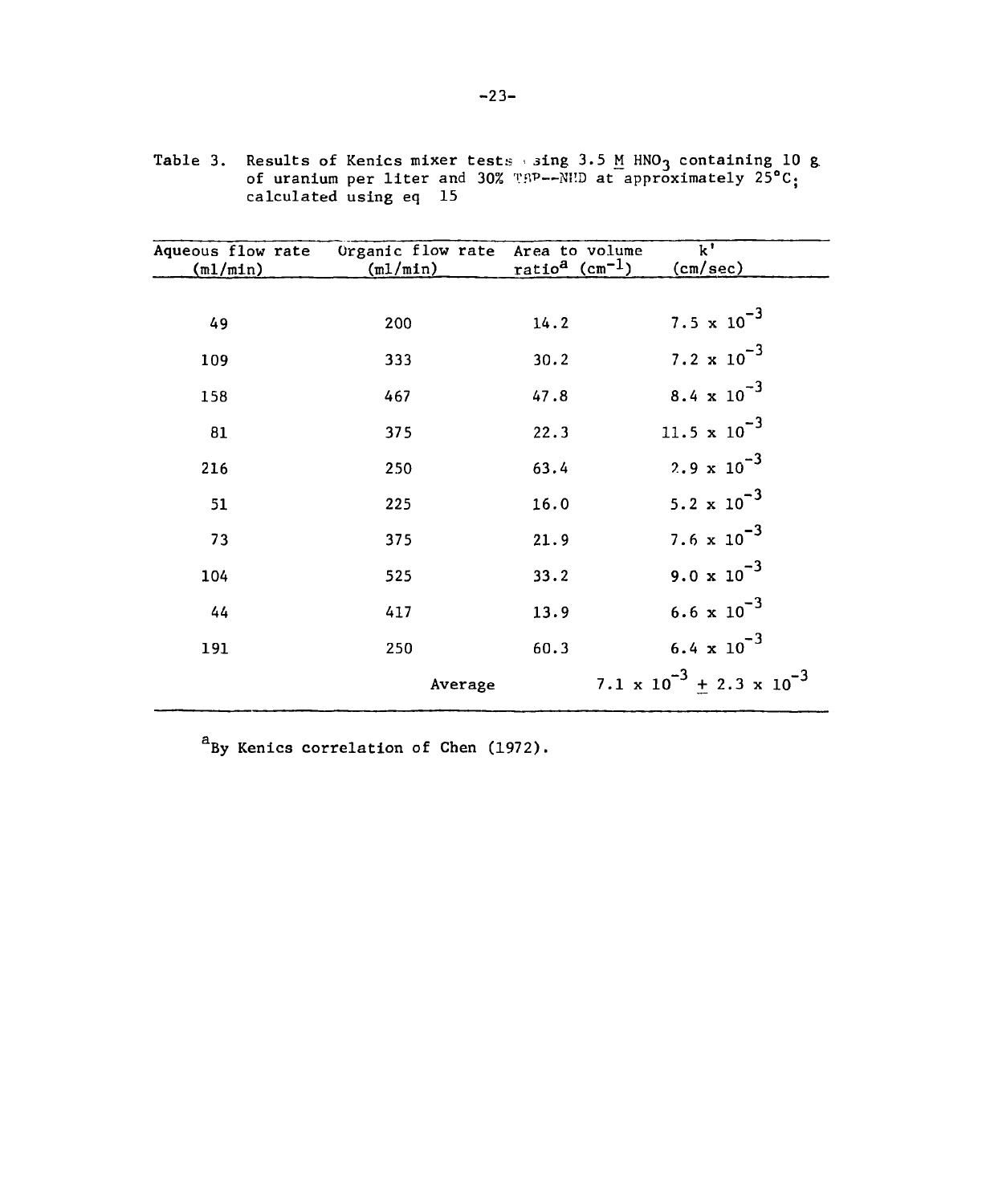- **2. The difference between the activation energies of the forward and reverse reactions is equal to the heat of reaction of uranium with TBP. This situation should not be true for diffusion control unless it occurs by chance.**
- **3. The rate constants for uranium (A to 0) were the same for the 3- and the 0.3-mm drops in the Kenics mixer; however, the latter case should have evidenced a higher diffusion rate.**

## **ACKNOWLEDGMENT**

**Research sponsored by the Division of Chemical Sciences, Department of Energy under contract W-7405-eng~26 with the Union Carbide Corporation.**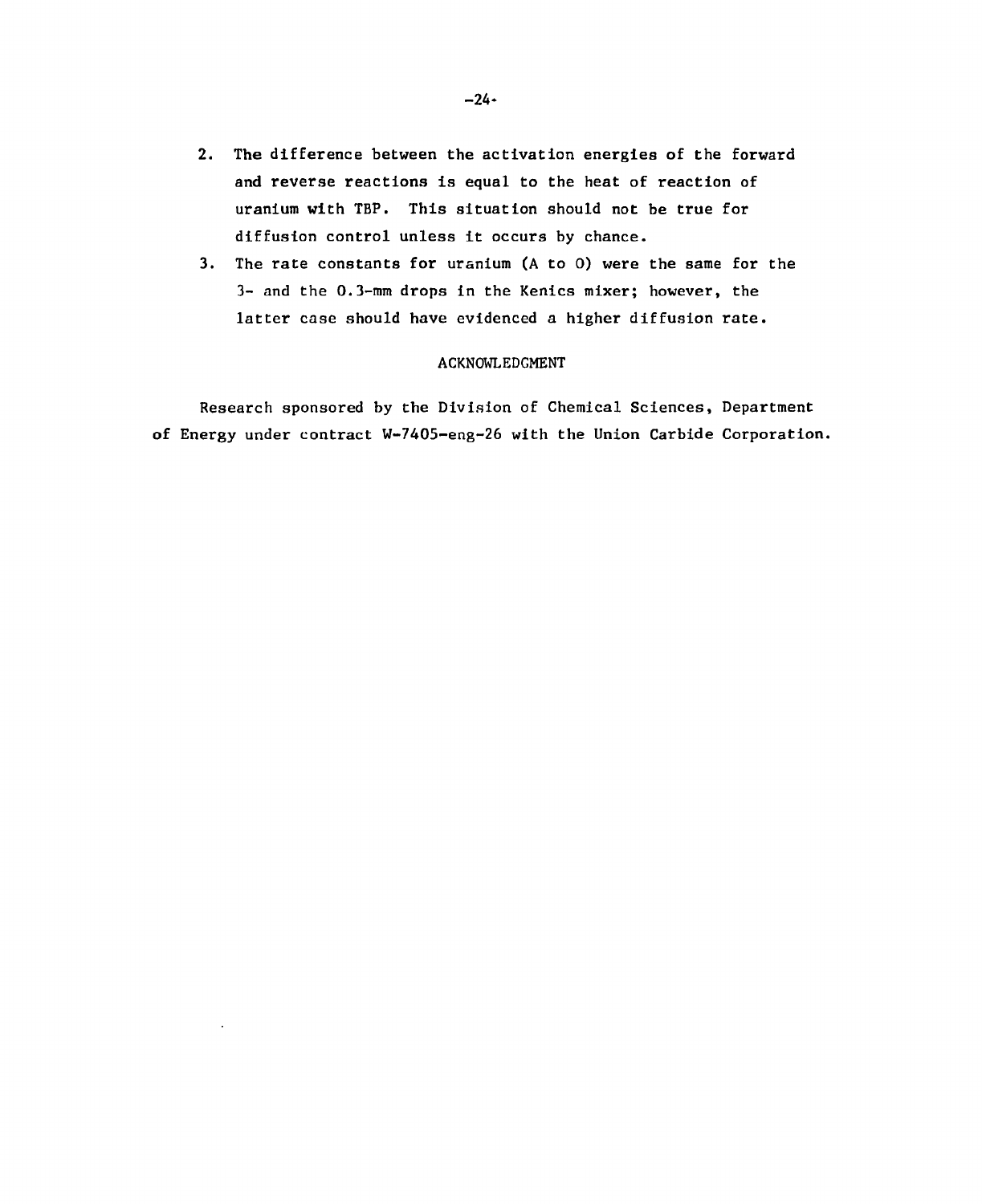#### REFERENCES

- **1. Burger, L. L., The Transfer of Uranyl Nitrate Across the Water-Tributyl Phosphate Interface, HW-62087 (1959).**
- **2. Keisch, B., Exchange Studies of the Uranium-Tributyl Phosphate Reaction, ID0-14490 (1959).**
- **3. Knoch, K., Lindner, R., Z. Elektrochem. 64, 1020 (1960).**
- **4. Baumgartner, F., Finsterwalder, L., J. Phys. Chem. 74, 108 (1970).**
- 5. Farbu, L., McKay, H. A. C., Wain, A. G., Proc. Int. Solv. Extr. **Conf. (Lyon), 2427 (1974).**
- **6. Moszkowicz, P., Kikindai, T., C. R. Acad. Sc. Paris, Ser. C, p. 321 (1975).**
- **7. Chen, S. J., Drop Formation of Low Viscosity Fluids in the Static Mixer Unit, KTEK-5, Kenics Corporation (July 1972).**
- **8. Sternling, C. V., Seriven, L. E., A.I.Ch.E.J. 5.» 514 (1959).**
- **9. McDowell, W. J., personal communication (1978).**
- **10. Petric.h, G. , Kolarik, Z., Distribution of U(VI), Pu(IV) and Nitric Acid in the System Uranyl Nitrate-Plutonium(IV) Nitrate-Nitric Acid-Water/30% TBP in Aliphatic Diluents: A Compilation and Critical Evaluation of Equilibrium Data, KFK-2576 (1977).**
- **11. Healy, T. V., Effect of Diluents on the Solvent Extraction of Nitrates-Part II. Extraction of Uranyl Nitrate into Phosphate Esters, AERE-C/R-1772, Harwell, Berkshire, England (1956).**
- **12. Martin, G. C., Wain, A. G., personal communication (1975).**